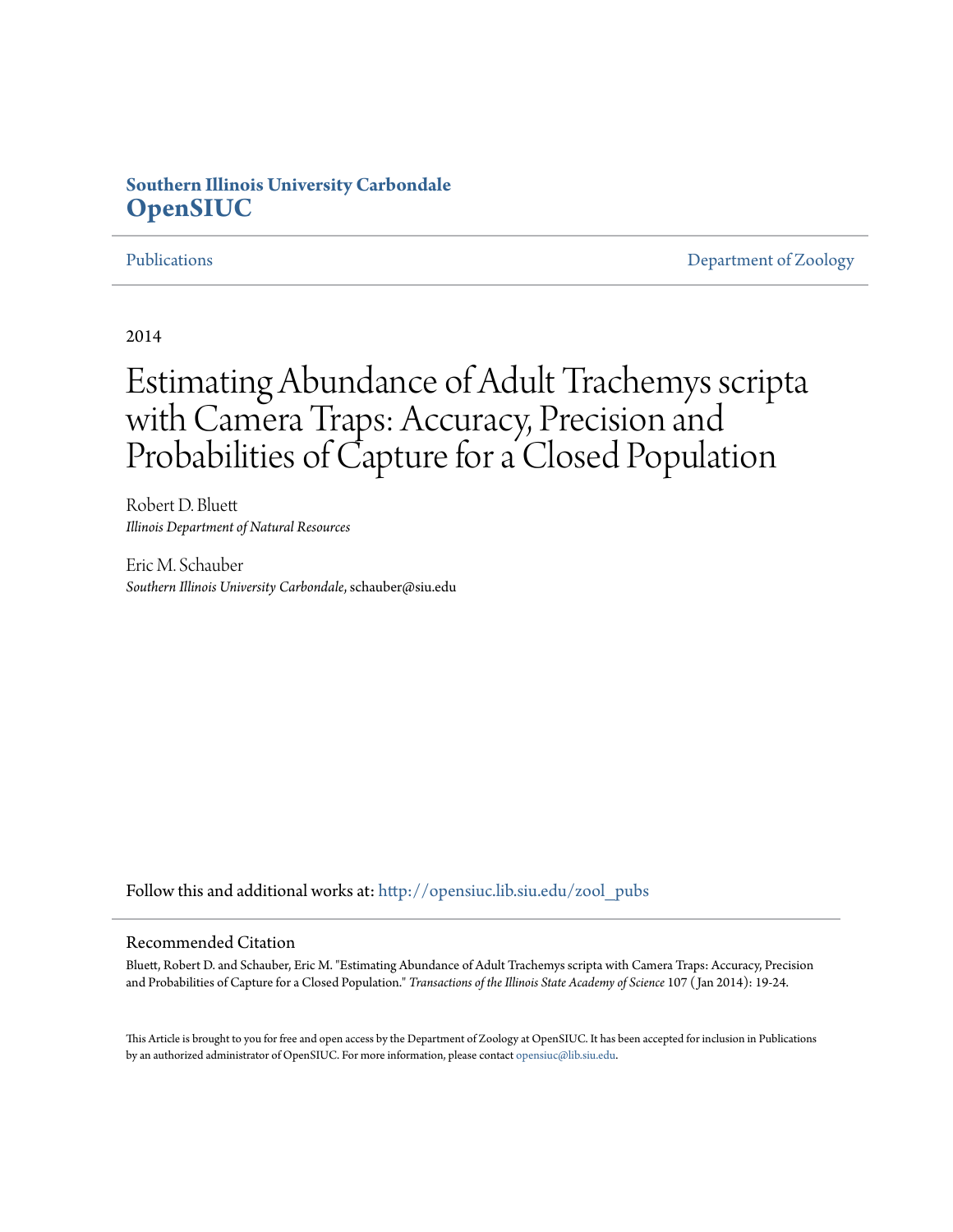# **Estimating Abundance of Adult** *Trachemys scripta* **with Camera Traps: Accuracy, Precision and Probabilities of Capture for a Closed Population**

Robert D. Bluett<sup>1,2</sup> and Eric M. Schauber<sup>3</sup>

<sup>1</sup>Illinois Department of Natural Resources, One Natural Resources Way, Springfield, IL 62702  $2$ corresponding author (bob.bluett@illinois.gov)

 $3C$ ooperative Wildlife Research Laboratory, Department of Zoology, and Center for Ecology, Southern Illinois University, Carbondale, IL 62901

### **ABSTRACT**

Low and variable rates of capture are common problems when estimating abundance of freshwater turtles with capture-mark-recapture (CMR). We speculated camera traps would allow us to obtain reliable estimates of abundance by re-sighting marked *Trachemys scripta elegans* (Sliders) as they basked on man-made rafts during a 20-day surveillance period. We evaluated the method by releasing Sliders in a fenced enclosure to compare estimates from CMR to true abundance. We also evaluated probabilities of detection and retention of marks. Permanence of marks applied with marine epoxy satisfied assumptions for CMR. Camera traps detected 23 of 25 Sliders. Our ability to discern marks from photos was good (110 of 114 re-sightings). The proportion of marked Sliders detected per day was 0.22; detection varied with day of surveillance (1–20) and decreased with maximum air temperature the preceding day. All CMR models providing valid estimates of abundance included the true number of marked Sliders in their confidence intervals and yielded point estimates within 27% of the true value. An estimate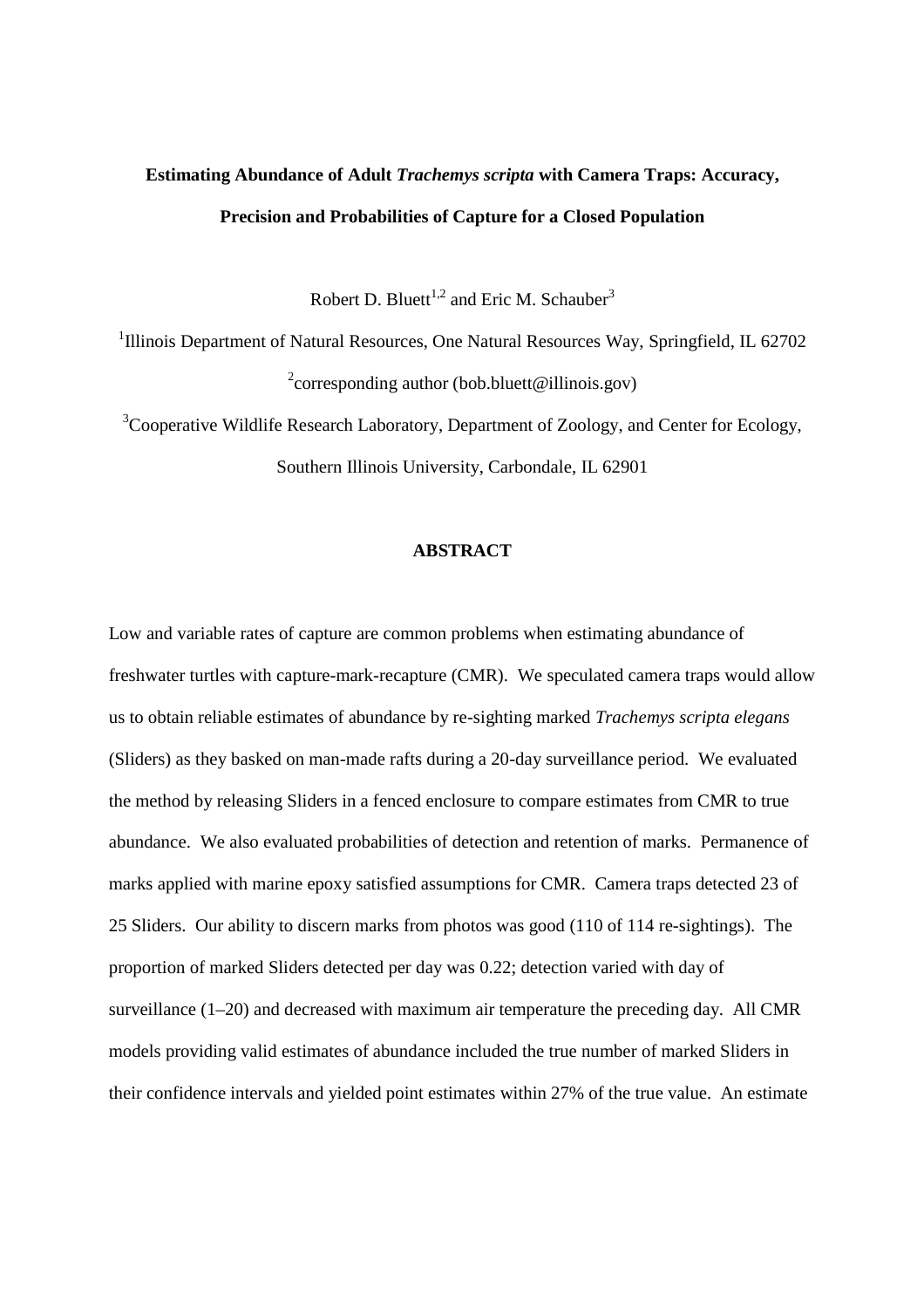of abundance from the top CMR model exceeded the true value by 22%, with a wide confidence interval. Model averaging improved the point estimate (17% over true) and produced a narrower confidence interval. A favorable comparison of estimated and true abundance validated camera traps as a tool for estimating abundance of adult Sliders. We believe camera traps could prove useful for detecting biases caused by primary methods of capture, refining estimates of abundance from other methods and collecting data at multiple locations consistently, simultaneously and frugally compared to manual methods alone.

Key Words: camera trap, capture-mark-recapture, abundance, *Trachemys scripta*, closed population, basking

#### **INTRODUCTION**

Capture–mark–recapture (CMR) is a common approach for estimating abundance of freshwater turtles. Unfortunately, estimates obtained from CMR are often biased or lack precision because of low and heterogeneous rates of capture (Lindeman 1990; Reese and Welsh 1998; De Lathouder et al. 2009; Martins and Souza 2009). Such estimates are a poor basis for assessing declines, threats and ecological relationships (Robson and Regier 1964; Begon 1983).

Strategies for improving reliability of population estimates include increasing probabilities of capture (e.g., by using efficient collection methods) and reducing sources of heterogeneity (White et al. 1982). We speculated camera traps might fulfill this need by allowing us to re-sight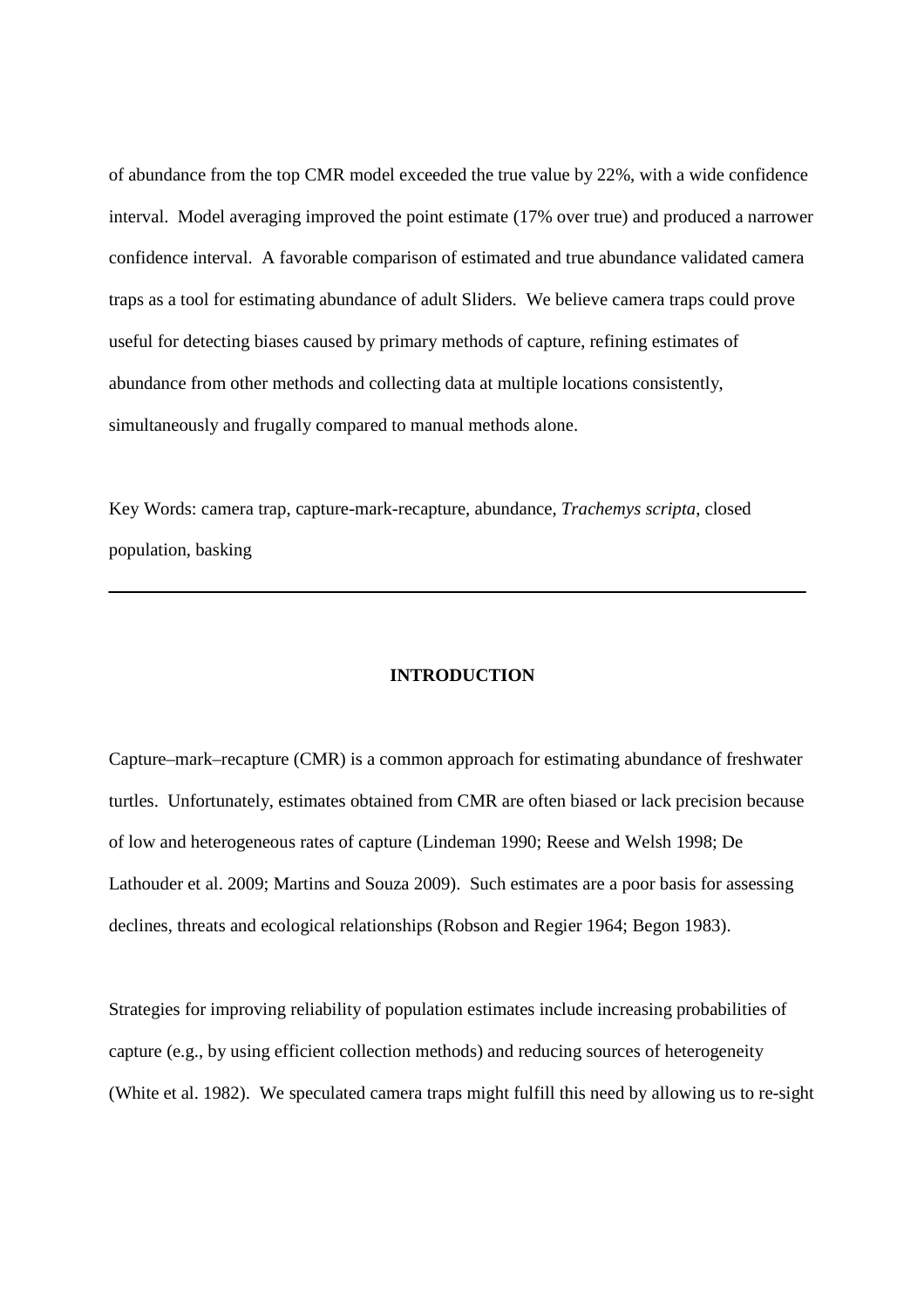marked *Trachemys scripta elegans* (Slider) on basking rafts during a 20-day surveillance period. Like others (e.g., Edwards and Eberhardt 1967), we captured Sliders from the wild and released them in a fenced enclosure to validate the method by comparing estimates from CMR to a known number of marked individuals.

Methods of applying and detecting marks were novel. Therefore, we evaluated "loss" of marks based on two criteria: all marks are legible for  $\geq 20$  days and all marks can be discerned from photographs. We also used high standards of performance to evaluate "capture" (i.e., unequivocal identification) by camera traps: 1) all marked individuals are detected at least once during a 20-day sampling session, 2) the mean daily probability of capture exceeds 0.2, 3) probabilities of capturing males and females are equal, 4) probabilities of capture are constant over time, 5) estimated abundance from the top CMR model includes the true number of turtles  $(N = 25)$  within its 95% confidence limits, and 6) a point estimate of abundance from the top CMR model is  $\pm 25\%$  of the true number of turtles.

#### **STUDY AREA**

Our study took place at a 23-ha private property near Springfield, Illinois, USA. The area has 11 man-made ponds. One pond (0.54 ha) was enclosed fully by a welded wire fence (5.08 X 10.16 cm-mesh; height  $= 1.83$  m) erected  $3-6$  m from the shoreline. During April 2012, we closed all gaps between the bottom of the fence and the ground by digging shallow trenches, attaching welded wire extensions and filling trenches with soil to bar movements of large turtles [carapace width  $(CW) > 10.16$  cm] in or out of the fenced area. Turtles within the enclosure used patches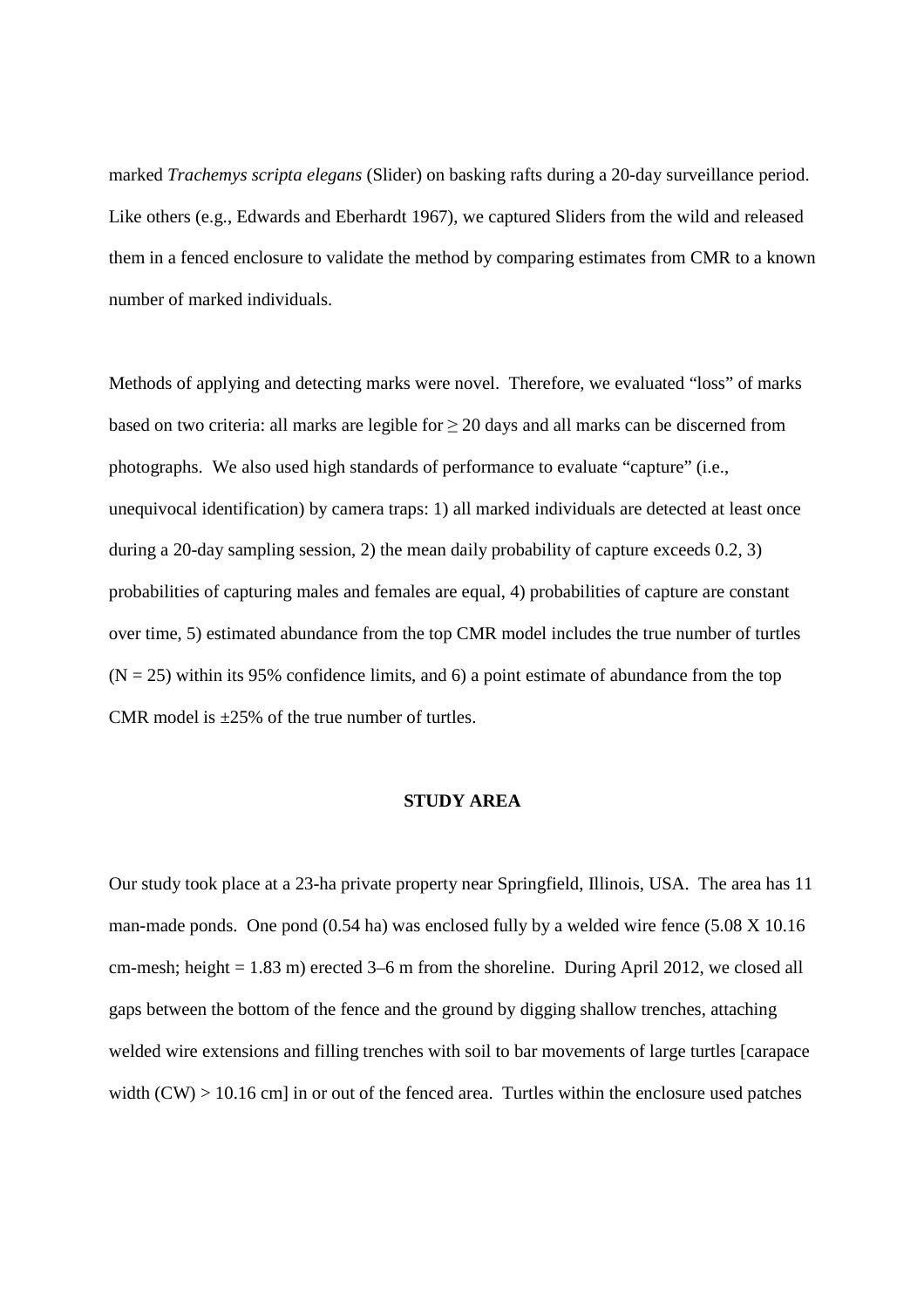of bare shoreline for basking. Elsewhere, turtles basked on bare shorelines or debris (e.g., concrete rubble, collapsed wooden bridge).

#### **METHODS**

We used a basking trap and two to four baited hoop nets (diameter  $= 0.91$  m; 3.81 X 3.81-cm mesh) to attempt to remove all resident turtles from the enclosure during 18–27 April, 14–18 May and 4–6 June. We released turtles in a nearby pond without marking them. Some of the sliders removed from the enclosure in April or May might have been recaptured and used for our CMR study; those removed from the enclosure in June were not.

On 18 May, we deployed two basking rafts with two cameras each in the enclosed pond. Cameras were positioned to provide opposing fields of view of rafts. Bluett and Cosentino (*In press*) described rafts and cameras (Wingscapes® Timelapse Plantcam™; Alabaster, Alabama, USA) in detail. Briefly, we programmed the time-lapse cameras to take high resolution photos (2560 X 1920 pixels) at 0900, 1200 and 1500 hrs and set focus distance to infinity. Photos were imprinted with time lapse interval, date, time, and a code that allowed us to distinguish individual rafts and cameras (Fig. 1). We used data from the first 20 days of deployment (until 6 June) to estimate the minimum number of turtles remaining in the fenced pond after removals.

On 4 June, we deployed two to four hoop nets in each of seven ponds on the property. We used calipers to measure plastron length (PL) and CW of sliders captured on 5–6 June. Sliders with  $CW > 10.2$  cm and PL indicative of sexual maturity ( $> 10$  cm for males,  $> 19.5$  cm for females;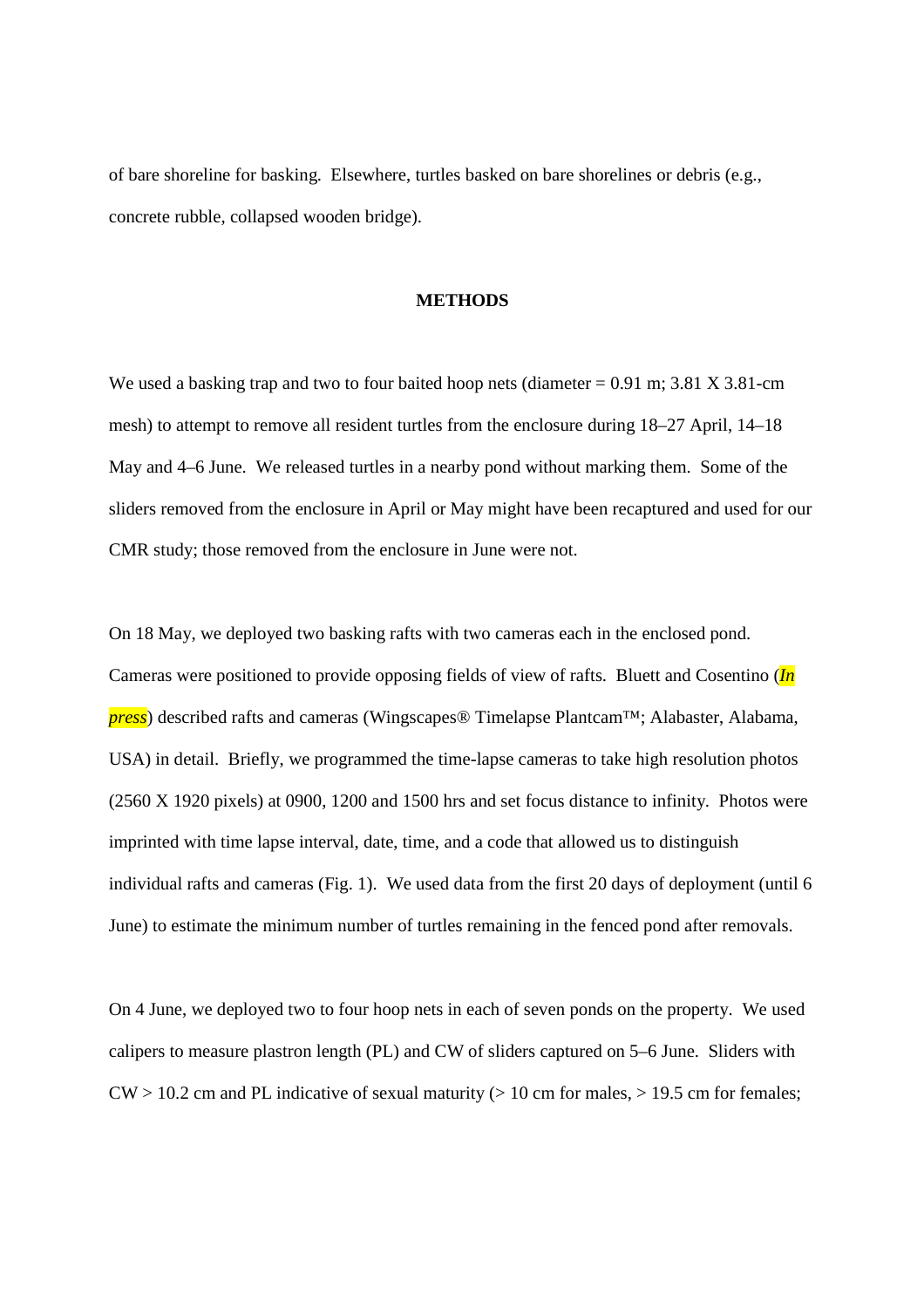Cagle 1944; Readel et al. 2008) were marked by drilling unique combinations of holes in marginal scutes and placed in coolers for our CMR study. Sliders captured on 5 June ( $N = 16$ ) were stored overnight so they could be marked and released in the enclosure with those captured the next day  $(N = 9)$ . Sexes were determined from secondary sexual traits (Ernst et al. 1994).

We cleaned carapaces of Sliders with a scrub brush, tap water and dishwashing soap. The second and third vertebral scutes were abraded lightly with a foam sanding block and wiped with isopropyl alcohol. We applied unique letters, numbers or symbols to this area using a paintbrush, marine epoxy (Loctite®, Henkel Corporation, Rocky Hill, Connecticut, USA) and stencils (height = 5.08 cm). We placed Sliders in individual containers, allowing epoxy to cure for 4–5 hrs before they were released at 1700–1730 hrs on 6 June.

Cameras yielded 12 photographic records per day for 20 consecutive days beginning on 7 June. We lumped data to obtain a single daily capture history for each individual. In other words, a Slider photographed multiple times during the same day counted as a single observation. For consistency, we censored observations of Sliders in the water approaching rafts rather than on them. When necessary, we adjusted brightness and contrast of photos or zoomed in to identify marks. We obtained data for weather variables from a meteorological station located in Springfield (Illinois Climate Network; http://www.isws.illinois.edu/warm/datatype.asp).

We set two hoop nets and two fyke nets (0.9-m X 1.8-m box, 2.54-cm mesh, 12.2-m leads) in the fenced pond after 1500 hrs on 26 June and continued trapping until 0900 hrs on 29 June.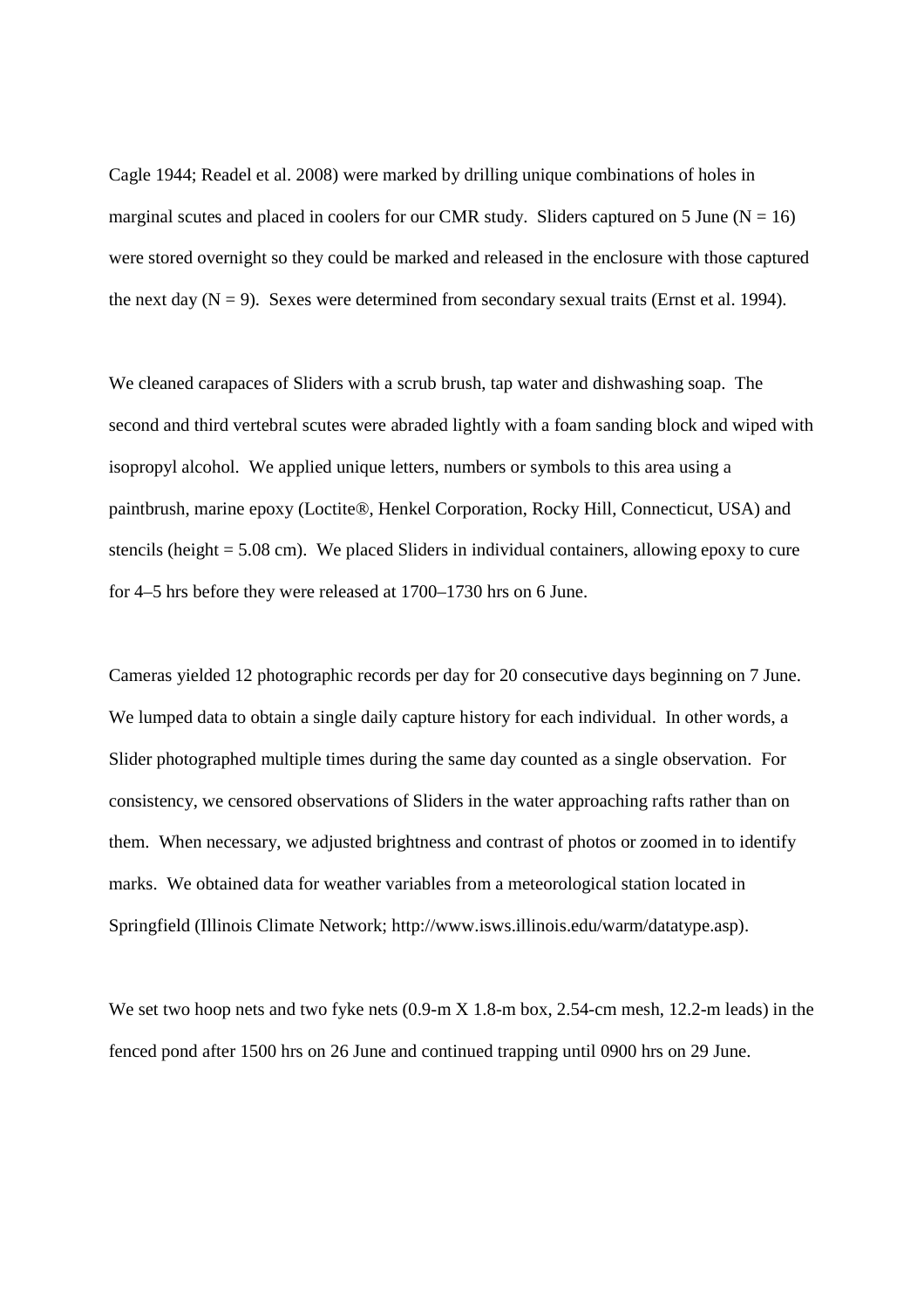Photographs of Sliders captured in these traps served as records of permanence and legibility of marks.

We analyzed detection histories for the 25 marked Sliders over 20 days to assess whether day- or individual-specific detection rates differed with weather, time, sex or body size. Because detectability likely differed among individuals, we analyzed the data with mixed-model logistic regression, using Slider ID as a random clustering variable (package glmmML in R v. 2.13.0). The fixed-effect explanatory variables were the individual-specific variables sex and plastron length, plus the following day-specific variables: solar irradiance, minimum daily temperature, maximum daily temperature, total evaporation, average wind speed, and day (June  $7 = Day 1$ , to account for any consistent trend in detection probability). In predicting detection probability for each day, we examined weather variables for the same day and the previous day, to account for potential lagged effects. We used a forward stepwise model building approach, including variables with  $p < 0.05$ . An apparent temporal trend in detection probability could result from a behavioral response to first detection (e.g., after a Slider had hauled out on a basking platform once, it might be more inclined to do so again), so we repeated this analysis using only detection history data for each Slider after its first detection.

Based on the results of the initial analysis of factors influencing detection probability, we used Program MARK (White and Burnham 1999) to estimate the number of marked Sliders in the study pond under a closed-population CMR framework. The input dataset for this analysis included only those marked Sliders with >1 confirmed detection, because CMR abundance estimation is typically used when the number of undetected animals is unknown, and therefore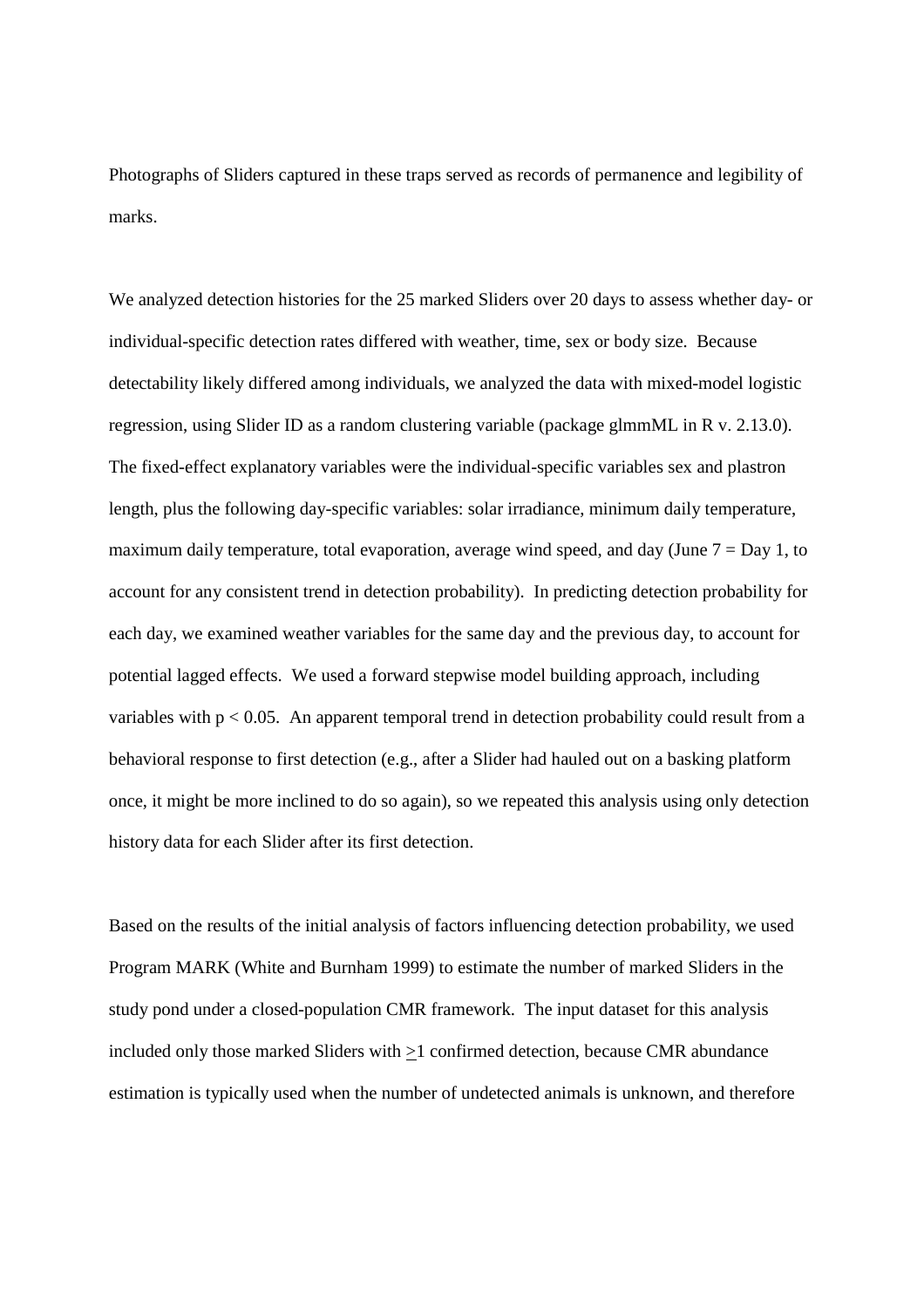estimated. Detections of unmarked Sliders and uncertain detections of marked Sliders were excluded, so the true population being estimated is the number of marked Sliders (i.e., 25).

Our initial analysis provided evidence that detectability of Sliders changed after they first used basking platforms, so we considered models with a behavioral response to initial "capture." We also included heterogeneity among individuals (finite-mixture with 2 groups), daily detection probabilities co-varying with maximum daily temperature the previous day, and an effect of Day. Starting with this 4-variable additive (on a logit scale) base model, we considered all reduced models (3, 2, or 1 of the variables) as well as models with 2-way interactions. Based on results indicating weak support for detection probability varying with Day, we dropped Day from the top model, and then explored whether adding interactions among the remaining variables would result in better-supported models. We used Akaike's Information Criterion for small samples  $(AIC<sub>c</sub>)$  to assess relative support for models (Burnham and Anderson 2002).

#### **RESULTS**

We removed 18 resident Sliders from the enclosure during 48 trap-nights of effort. No turtles were captured during the last two days of the May session, and only one Slider was captured during the June session. However, camera traps revealed seven resident (unmarked) Sliders that remained in the enclosure during our CMR study. Four were juveniles, three of which ( $PL = 5.5$ , 5.8, 6.0 cm) were captured after the CMR study (i.e., during recovery of Sliders to evaluate loss of marks). One resident adult and two sub-adults were observed regularly in photos taken during the CMR study, but none was captured afterward.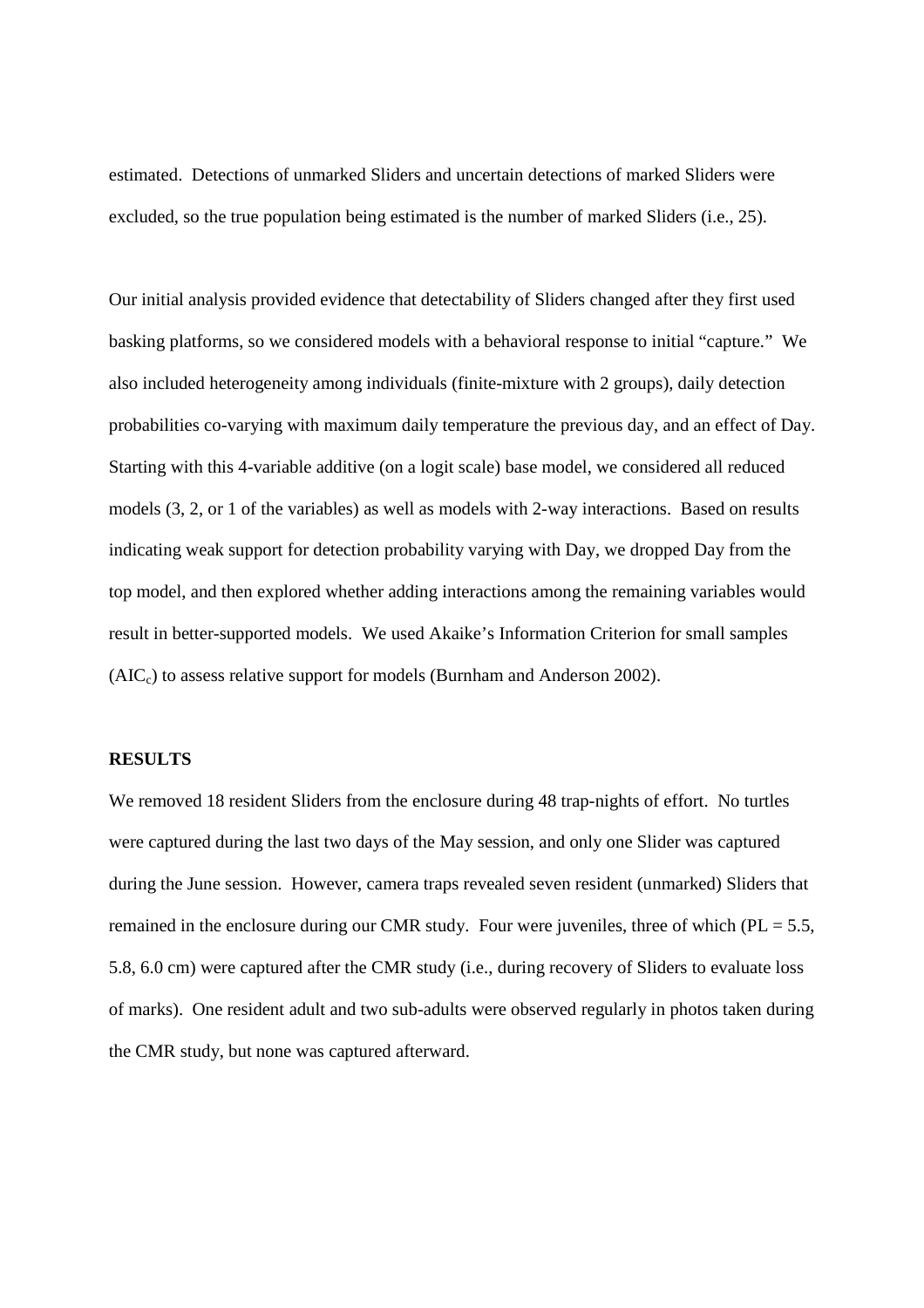We released 25 Sliders in the enclosure (17 male, 8 female). Most of these ( $N = 17$ ) came from a single pond. Camera traps yielded 114 recaptures of 23 of the marked Sliders (Table 1). We could discern marks for 110 capture events. In one case, excessive glare kept us from identifying the mark confidently. In three cases, our views of marks were obscured partially by Sliders basking atop the backs of other Sliders. In one case, a Slider basking atop another blocked our view of its carapace too completely to determine if it was marked.

The raw mean detection rate (proportion of marked Sliders detected per day) was 0.22. Mixed-model logistic regression results indicated strong rejection of the null hypothesis of equal detectability among Sliders (all  $p < 10^{-5}$ ). We found no evidence that detection probability was associated with either sex or size (PL) of the Sliders ( $p > 0.43$ ). The final detection probability model included only a negative effect of maximum temperature the previous day ( $\beta$  = -0.14, p < 0.0001) and a positive effect of Day ( $\beta = 0.057$ ,  $p = 0.0077$ ), indicating a general trend toward increasing detection probability (Fig. 2). However, when only data after each Slider's initial detection were included, the effect of Day disappeared ( $p > 0.44$ ) and the final model included only the negative effect of maximum temperature the previous day ( $\beta$  = -0.14, p = 0.0002; Fig. 3).

The best-supported closed-population CMR model included a behavioral response to initial detection, heterogeneity in detection probabilities (mixture of two groups), and effects of maximum temperature the previous day that differed between detectability groups (Table 2). It estimated that the two detectability groups were basically equal in size (0.497 in the lowdetection group, 0.503 in high). The mean initial detection probabilities for the two groups were 0.036 and 0.146, for a weighted average of 0.091. Mean subsequent detection probabilities for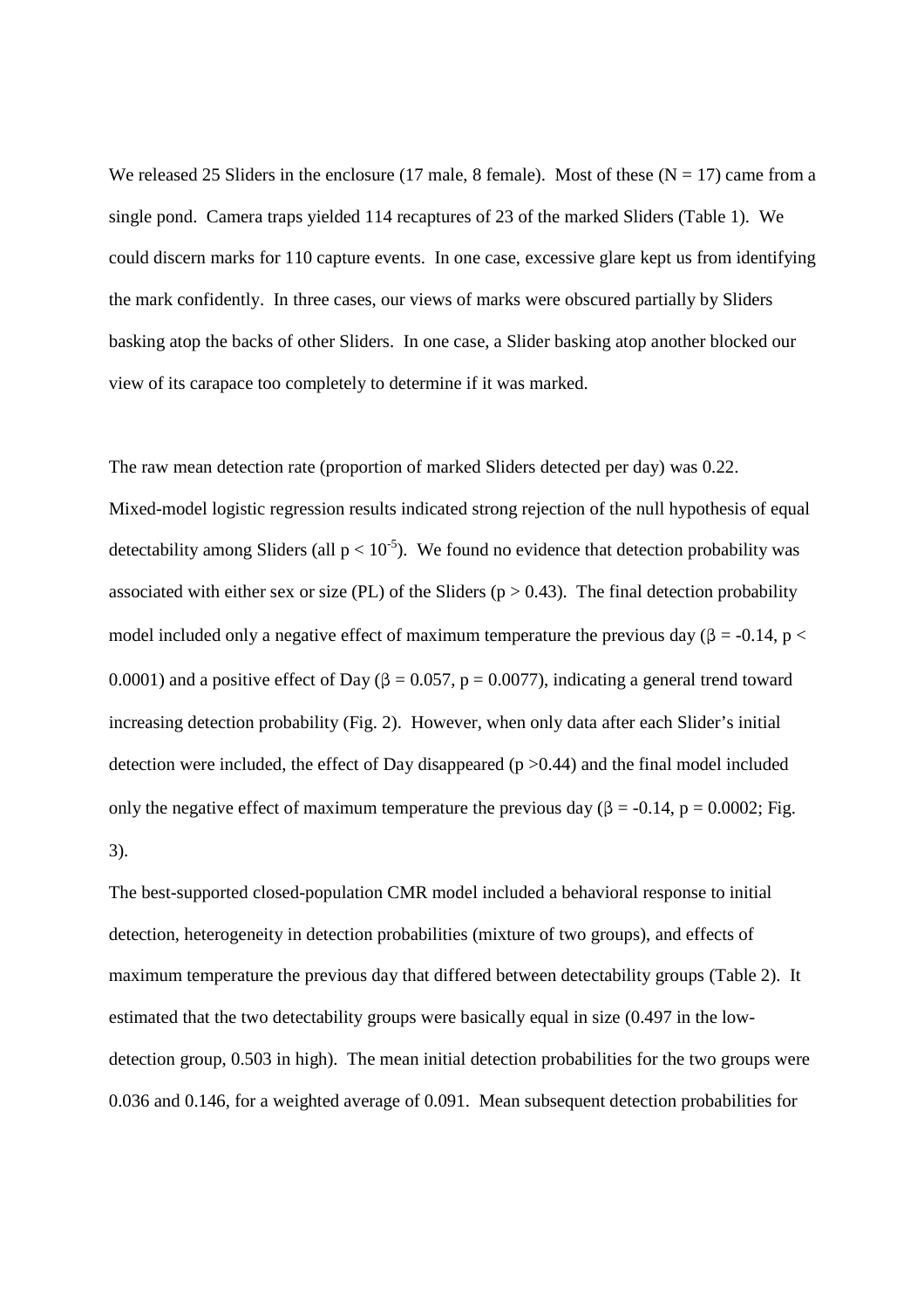the two groups were 0.095 and 0.369 for a weighted average of 0.233. The best-supported model's estimate of abundance exceeded the true value (25) by 5.4 (22%), with a wide confidence interval (Table 2). Model averaging improved the point estimate (17% over true) and produced a narrower confidence interval. However, it is worth noting that all models providing valid estimates of abundance included the true number of marked Sliders in their confidence intervals.

We captured 17 of our 25 marked Sliders after the CMR study ended, including one that had not been detected by camera traps. Fourteen marks were whole and unblemished. Growth of algae was apparent on three marks, two of which were observed readily in photos taken by camera traps on 24–25 June (days 18 and 19).

### **DISCUSSION**

Replacing residents with translocated Sliders allowed us to evaluate retention of marks during a finite period of time while maintaining a density of animals similar to the resident population. Permanence of marks met our expectations and satisfied assumptions for CMR. Our ability to discern marks from photos was good (96.5% of capture events) but imperfect. Failure to identify marks because of poor photographic quality is not a problem if events occur randomly (O'Brien 2011) or are addressed by robust solutions (e.g., Stevick et al. 2001; da-Silva 2009).

Use of distinctive marks was helpful. For example, we used "C" but not "G" because of similarities in appearance. We also recommend using eight-megapixel cameras, which were not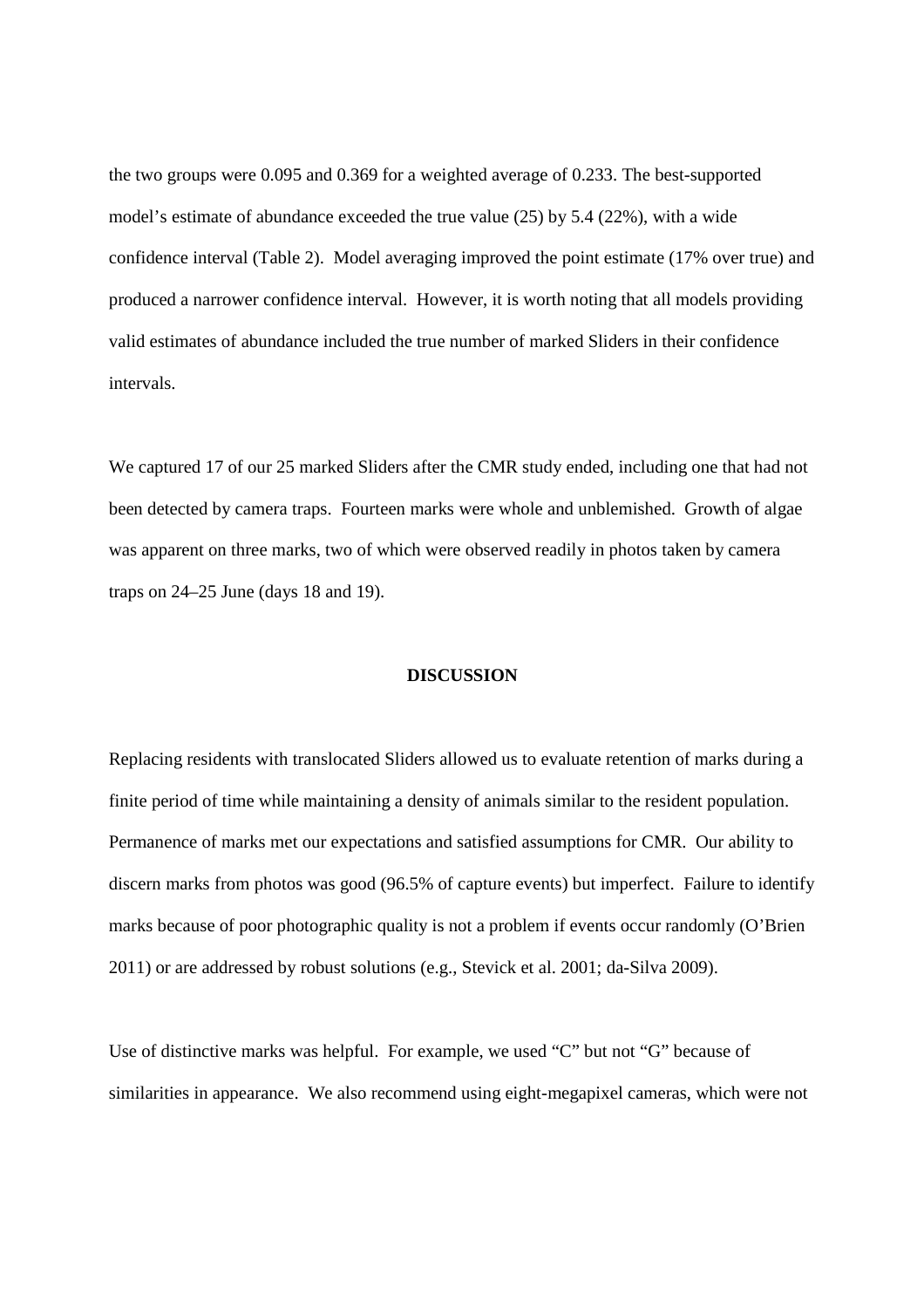available from the manufacturer when we purchased our gear. Doing so would accrue a total cost (\$USD) of ~\$230 per station for two cameras, a raft and other materials. Adding a grid or ruler to the raft might allow distinction of age classes of unmarked turtles by using image analyses to estimate shell size from photos (Lambert et al. 2012).

Expending a large amount of effort in a small area can yield high probabilities of capture (Kendall 1999). Even so, the proportion of marked individuals we recaptured with camera traps (92%) fell short of our goal (100%). Rates of recapture vary from 3–64% for traditional methods of collecting Sliders (e.g., hoop and fyke nets; Readel and Phillips 2008; Tucker and Lamer 2008). Rates of 17–18% are typical for studies with large numbers of marked turtles (Cloninger 2007; Glorioso et al. 2010).

Thomas et al. (1999) reported male-biased sex ratios for captures with hoop nets and femalebiased samples for basking traps. As with other relative comparisons (Ream and Ream 1966; Gamble 2006), it is difficult to say which sample, if any, represented the true population. Probabilities of capturing males and females were similar and presumably unbiased for camera traps.

After accounting for changes in temperature, estimated daily detectability increased by about 0.15 during the course of our CMR study. This trend was caused by recruitment of new individuals using rafts to bask. Underlying causes of differences between groups of Sliders with high or low rates of detection are a matter of speculation. Perhaps some turtles basked sooner than others because they had fed recently (Gatten 1974; Hammond et al. 1988; Polo-Cavia et al.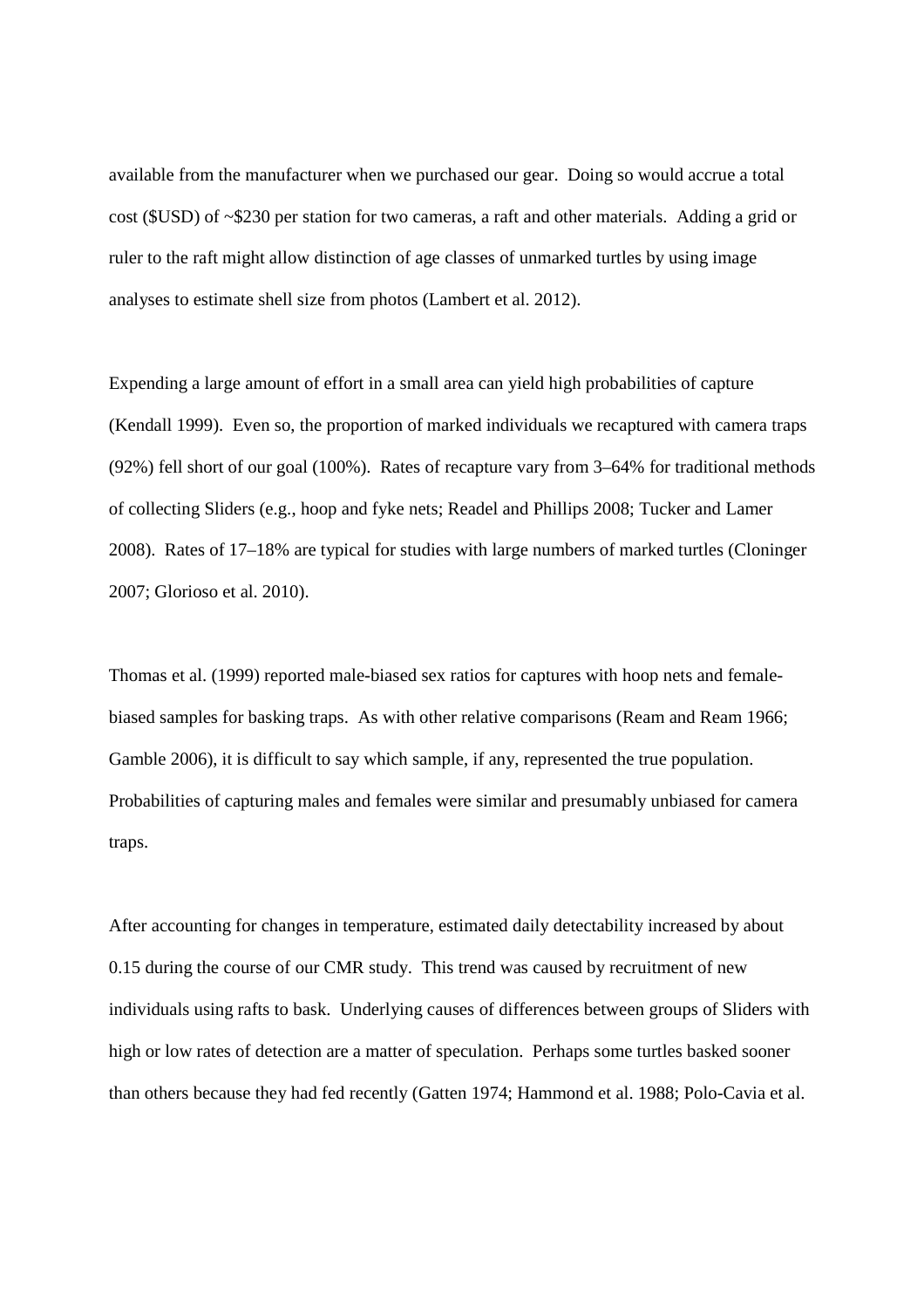2012) or used similar substrates in the past. Allowing turtles to acclimate to rafts before rather than during surveillance with camera traps might avoid effects of Day, especially if novelty of rafts contributed to differences in behavior.

Some studies have demonstrated strong relationships between ambient conditions and basking behavior (e.g., Crawford et al. 1983). Others have not (Kornilev 2008; Selman and Qualls 2011). In our study, environmental variables were uninformative except for a strong negative relationship between probability of capture and maximum air temperature the preceding day. We suspect that this relationship was driven by the thermal inertia of water, such that the heat absorbed the previous day influenced minimum water temperature the next morning, eliciting or suppressing basking behavior. Wax et al. (1990) found that morning temperatures of aquaculture ponds over 36 years were positively related to both minimum air temperature the previous night (same calendar day) and maximum air temperature the previous day, with nighttime minimum having a stronger effect. However that analysis incorporated seasonal as well as daily changes in air temperatures, whereas our short-term data reflected mainly daily fluctuations. Also, we observe a strong correlation between maximum air temperature day *t* and minimum air temperature day  $t+1$  ( $r = 0.69$ ). Monitoring water temperature directly would improve the ability to explain and predict daily fluctuations in the tendency of turtles to use basking rafts in future studies.

Modern CMR analyses require large amounts of data for selection of appropriate models and outputs with reasonable precision. Ideally, probabilities of capture should exceed 0.1 for simple CMR models, 0.2 for moderately complex models, and 0.3 for those that include several sources of heterogeneity (Otis et al. 1978; Pollock 1981; Harmsen et al. 2011). In our study, camera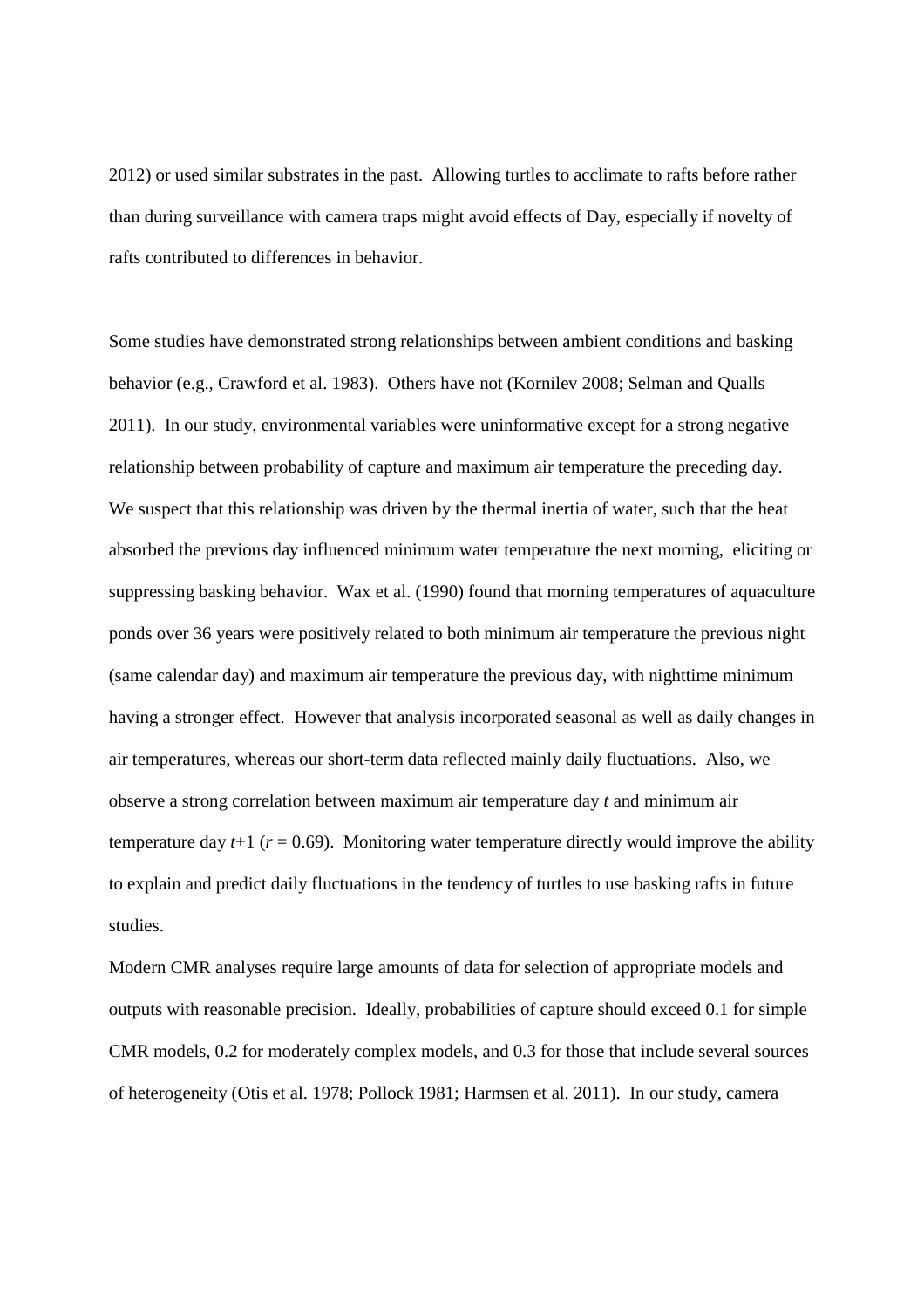traps yielded adequate probabilities of capture, model selection was relatively straightforward and all closed-population CMR models produced point estimates within 27% of the true value. Model averaging improved accuracy and precision.

Our study was the second attempt to validate methods of capture by comparing estimates of abundance from CMR to a known population of freshwater turtles. We fared better than Koper and Brooks (1998), who reported violations of assumptions about equal catchability causing inaccurate and imprecise estimates of abundance when collecting *Chrysemys picta* by hand, basking trap, hoop net and all methods combined. Part of our success can be attributed to innovations in CMR analyses that allow probabilities of capture to differ over time and among individuals if sources of variability are identified and modeled (Chao and Huggins 2005).

Our study validated camera traps as a tool for estimating abundance of adult Sliders with CMR (Rodda 2012). Value of the method for other studies will depend on their objectives, designs, target species and logistical constraints. Some overarching drawbacks include possibility of theft or tampering (Karanth et al. 2004) and need to re-apply marks during multi-year studies (Bayless 1975). Advantages include detection of biases caused by primary capture methods and collection of data during additional sampling sessions with little disturbance or extra cost. Camera traps might be well suited for spatially explicit CMR study designs (Nichols et al. 2011) and studies of meta-populations that occur in large or widely dispersed patches of habitat because data can be collected simultaneously, consistently and frugally at multiple sites compared to manual methods alone.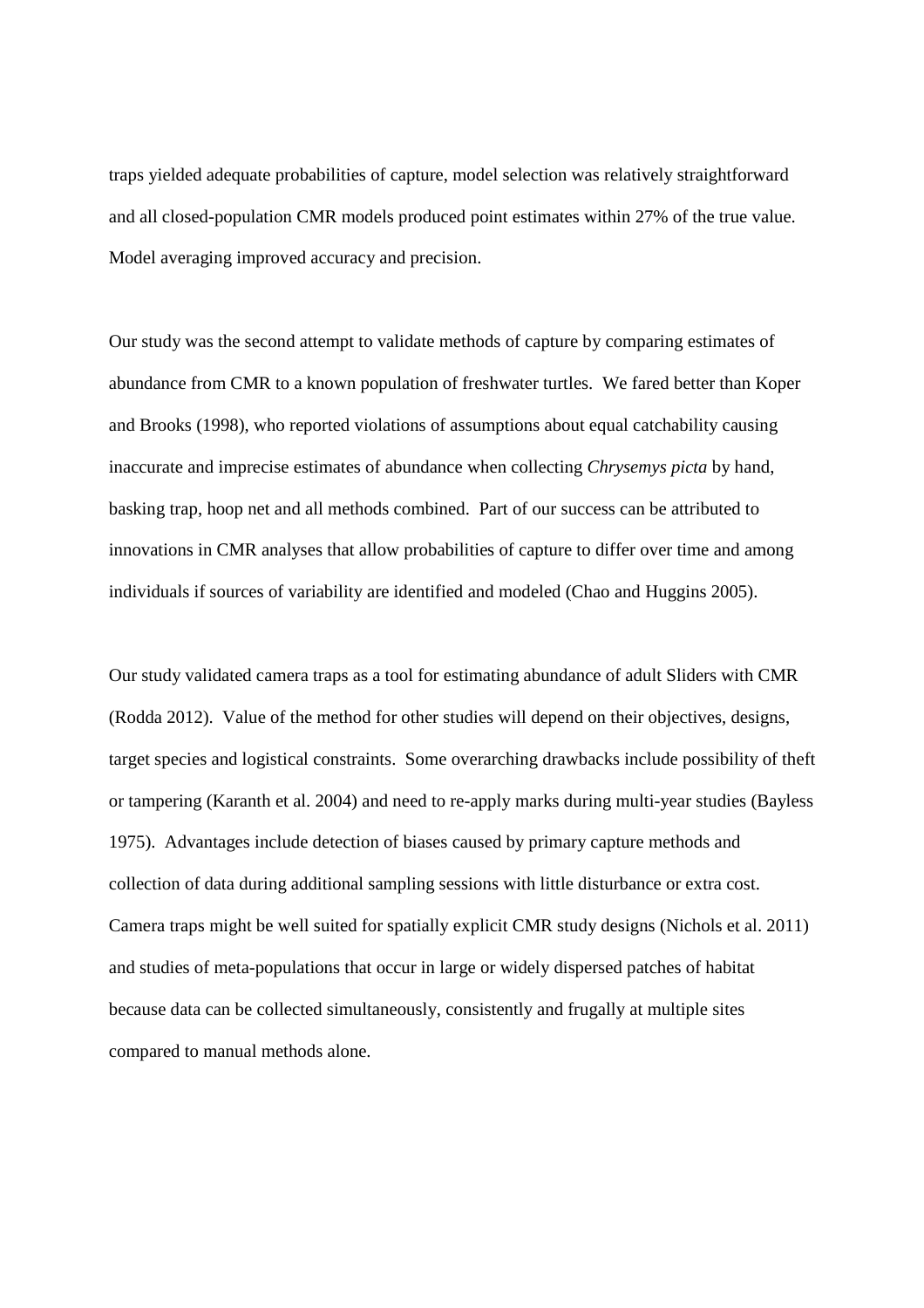#### **ACKNOWLEDGMENTS**

We thank Jeane Boosinger for access to her property and Robbie Bluett for assistance with fieldwork. Our activities were authorized by state law (515 Illinois Compiled Statutes 5/20-100) and complied with standards for animal welfare adopted by the American Society of Ichthyologists and Herpetologists.

#### **LITERATURE CITED**

- Bayless, L.E. 1975. Population parameters for *Chrysemys picta* in a New York pond. American Midland Naturalist 93:168–176.
- Begon, M. 1983. Abuses of mathematical techniques in ecology: applications of Jolly's capture-recapture method. Oikos 40:155–158.

Bluett and Cosentino.

- Burnham, K.P. and D.R. Anderson. 2002. Model Selection and Multimodel Inference: A Practical Information-Theoretic Approach. Second edition. Springer-Verlag, New York, New York, USA.
- Cagle, F.R. 1944. Sexual maturity in the female of the turtle *Pseudemys scripta elegans*. Copeia 1944:149–152.
- Chao, A. and R.M. Huggins. 2005. Modern closed-population capture-recapture models. Pages 58–87 *in* S.C. Amstrup, T.L. McDonald and B.F.J. Manley (eds.). Handbook of Capturerecapture Analysis, Princeton University Press, Princeton, New Jersey.
- Cloninger, P.L. 2007. The ecology of freshwater turtle communities on the Upper-Coastal Plain of South Carolina. Thesis, Clemson University, Clemson, South Carolina, USA.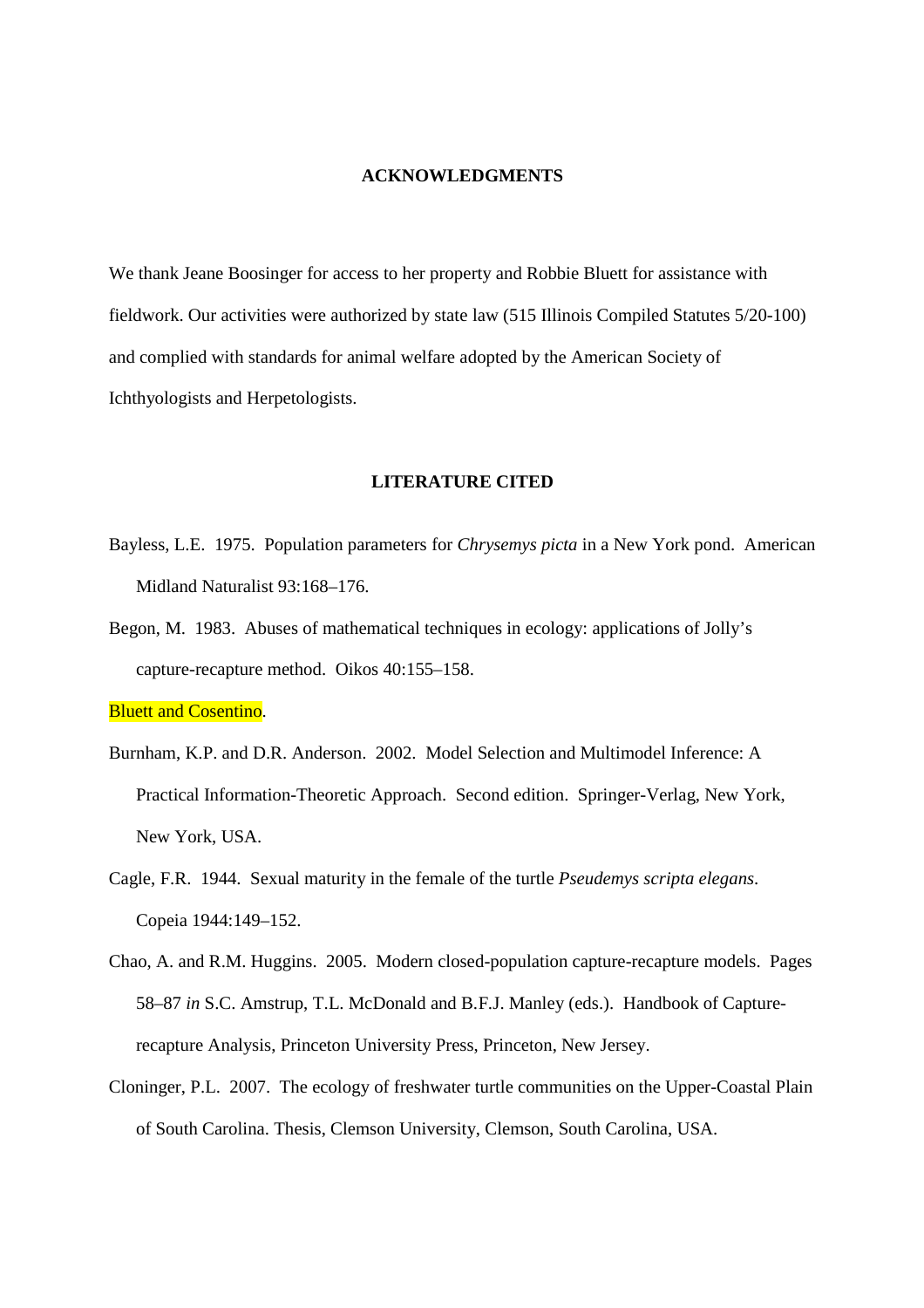- Crawford, K.M., J.R. Spotila and E.A. Standora. 1983. Operative environmental temperatures and basking behavior of the turtle *Pseudemys scripta*. Ecology 64:989–999.
- da-Silva, C.Q. 2009. Bayesian analysis to correct false-negative errors in capture–recapture photo-ID abundance estimates. Brazilian Journal of Probability and Statistics 1:36–48.
- De Lathouder, R., D.N. Jones and S.R. Balcombe. 2009. Assessing the abundance of freshwater turtles in an Australian urban landscape. Urban Ecosystems 12:215–231.
- Edwards, W.R. and L. Eberhardt. 1967. Estimating cottontail abundance from livetrapping data. Journal of Wildlife Management 31:87–96.
- Ernst, C.H., J.E. Lovich and R.W. Barbour. 1994. Turtles of the United States and Canada. Smithsonian Institution Press, Washington, D.C., USA.
- Gamble, T. 2006. The relative efficiency of basking and hoop traps for painted turtles (*Chrysemys picta*). Herpetological Review 37:308–312.
- Gatten, R.E., Jr. 1974. Effect of nutritional status on the preferred body temperature of the turtles *Pseudemys scripta* and *Terrapene ornata*. Copeia 1974:912–917.
- Glorioso, B.M., A.J. Vaughn and J.H. Waddle. 2010. The aquatic turtle assemblage inhabiting a highly altered landscape in southeast Missouri. Journal of Fish and Wildlife Management 1:161–168.
- Hammond, K.A., J.R. Spotila and E.A. Standora. 1988. Basking behavior of the turtle *Pseudemys scripta*: effects of digestive state, acclimation temperature, sex, and season. Physiological Zoology 61:69–77.
- Harmsen, B.J., R.J. Foster and C.P. Doncaster. 2011. Heterogeneous capture rates in low density populations and consequences for capture-recapture analysis of camera-trap data. Population Ecology 53:253–259.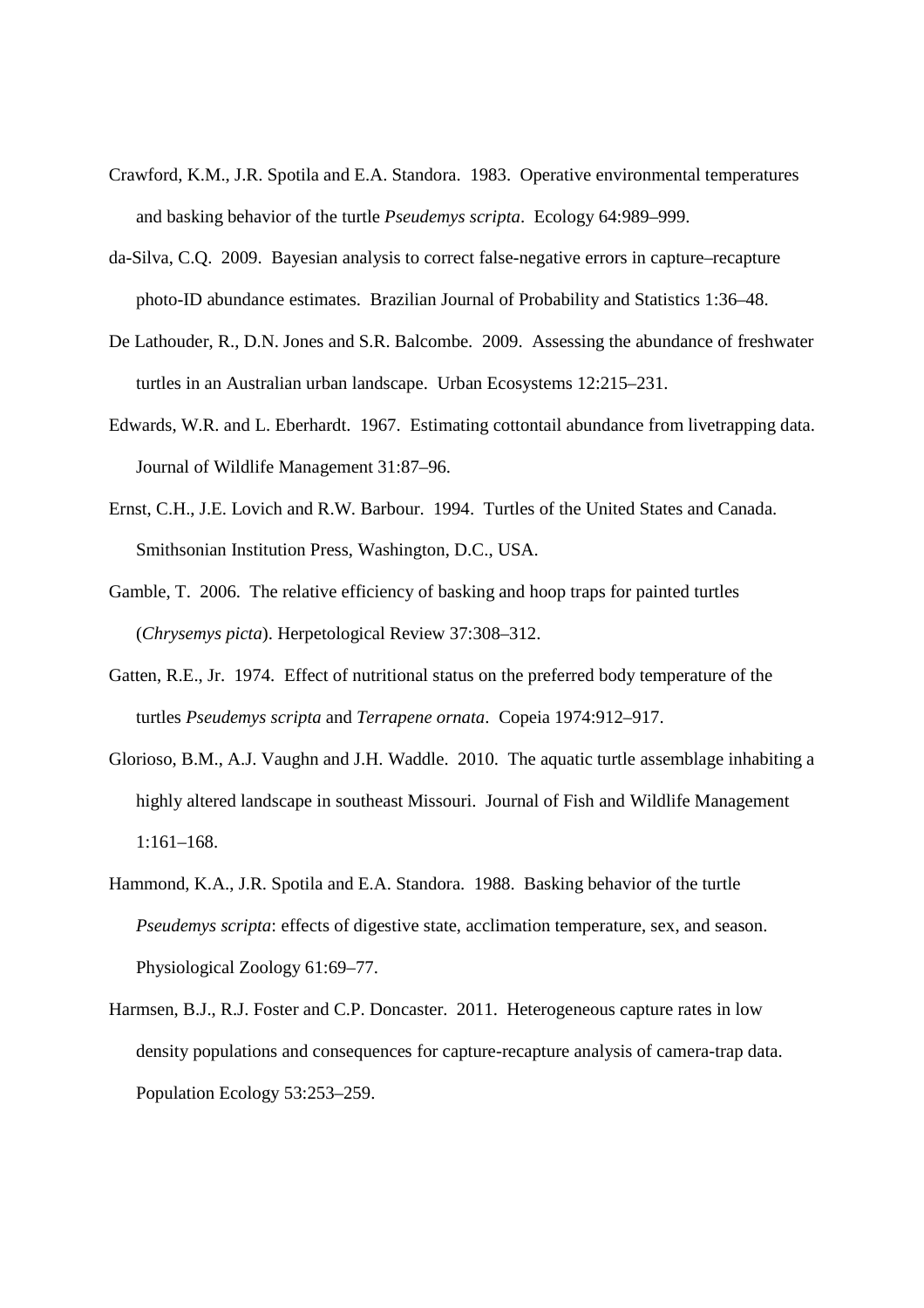- Karanth, K.U., J.D. Nichols and N.S. Kumar. 2004. Photographic sampling of elusive mammals in tropical forests. Pages 229–247 *in* W.L. Thompson and K.P. Burnham (eds.). Sampling Rare or Elusive Species: Concepts, Designs and Techniques for Estimating Population Parameters. Island Press, Washington, D.C., USA.
- Kendall, W.L. 1999. Robustness of closed capture-recapture methods to violations of the closure assumption. Ecology 80:2517–2525.
- Koper, N. and R.J. Brooks. 1998. Population-size estimators and unequal catchability in painted turtles. Canadian Journal of Zoology 76:458–465.
- Kornilev, Y.V. 2008. Behavioral ecology and effects of disturbance on the Suwannee cooter (*Pseudemys concinna suwanniensis*) in a blackwater spring-fed river. Thesis, University of Florida, Gainesville, Florida, USA.
- Lambert, M.R., C.M. Yasuda and B.D. Todd. 2012. Evaluation of a photographic technique for estimating body size in lizards from a distance. Herpetological Conservation and Biology 7:83–88.
- Lindeman, P.V. 1990. Closed and open model estimates of abundance and tests of model assumptions for two populations of the turtle, Chrysemys picta. Journal of Herpetology 24:78–81.
- Martins, F.I. and F.L. Souza. 2009. Demographic parameters of the neotropical freshwater turtle *Hydromedusa maximiliani* (Chelidae). Herpetologica 65:82–91.
- O'Brien, T.G. 2011. Abundance, density and relative abundance: a conceptual framework. Pages 71–96 *in* A.F. O'Connell, J.D. Nichols and K.U. Karanth (eds.). Camera Traps in Animal Ecology: Methods and Analyses. Springer, New York, New York, USA.

Nichols, J.D., A.F. O'Connell and K.U. Karanth. 2011. Camera traps in animal ecology and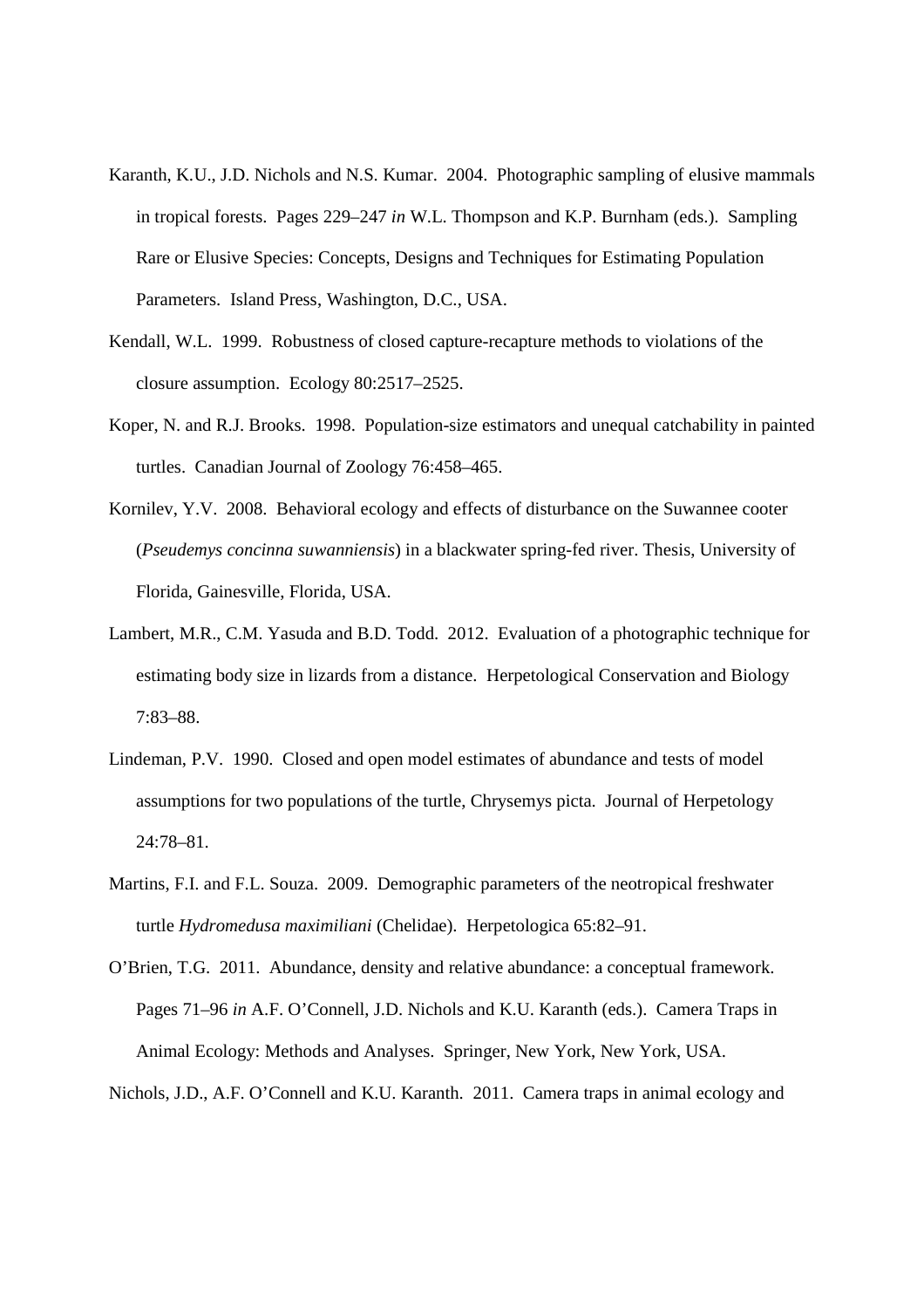conservation: what's next? Pages 253–263 *in* A.F. O'Connell, J.D. Nichols and K.U. Karanth (eds.). Camera Traps in Animal Ecology: Methods and Analyses. Springer, New York, New York, USA.

- Otis, D.L., K.P. Burnham, G.C. White and D.R. Anderson. 1978. Statistical inference from capture data on closed animal populations. Wildlife Monographs 62:1–135.
- Pollock, K.H. 1981. Capture-recapture models: a review of current methods, assumptions and experimental design. Pages 426–435 *in* C.J. Ralph and J.M. Scott (eds.). Estimating Numbers of Terrestrial Birds. Studies in Avian Biology No. 6. Cooper Square Press, New York, New York.
- Polo-Cavia, N., P. Lόpez and J. Martín. 2012. Feeding status and basking requirements of freshwater turtles in an invasion context. Physiology and Behavior 105:1208–1213.
- Readel, A.M. and C.A. Phillips. 2008. A survey of aquatic turtles at Kickapoo State Park and Middle Fork State Fish and Wildlife Area (MFSFWA). Transactions of the Illinois State Academy of Science 101:107–112.
- Readel, A.M., J.K. Warner, R.L. Holberton and C.A. Phillips. 2008. Maturational changes in male slider turtles (*Trachemys scripta*) from Illinois. Herpetological Conservation and Biology 3:170–175.
- Ream, C. and R. Ream. 1966. The influence of sampling methods on the estimation of population structure in painted turtles. American Midland Naturalist 75:325–338.
- Reese, D.A. and H.H. Welsh, Jr. 1998. Comparative demography of *Clemmys marmota* populations in the Trinity River of California in the context of dam-induced alterations. Journal of Herpetology 32:505–515.

Robson, D.S. and H.A. Regier. 1964. Sample size in Petersen mark–recapture experiments.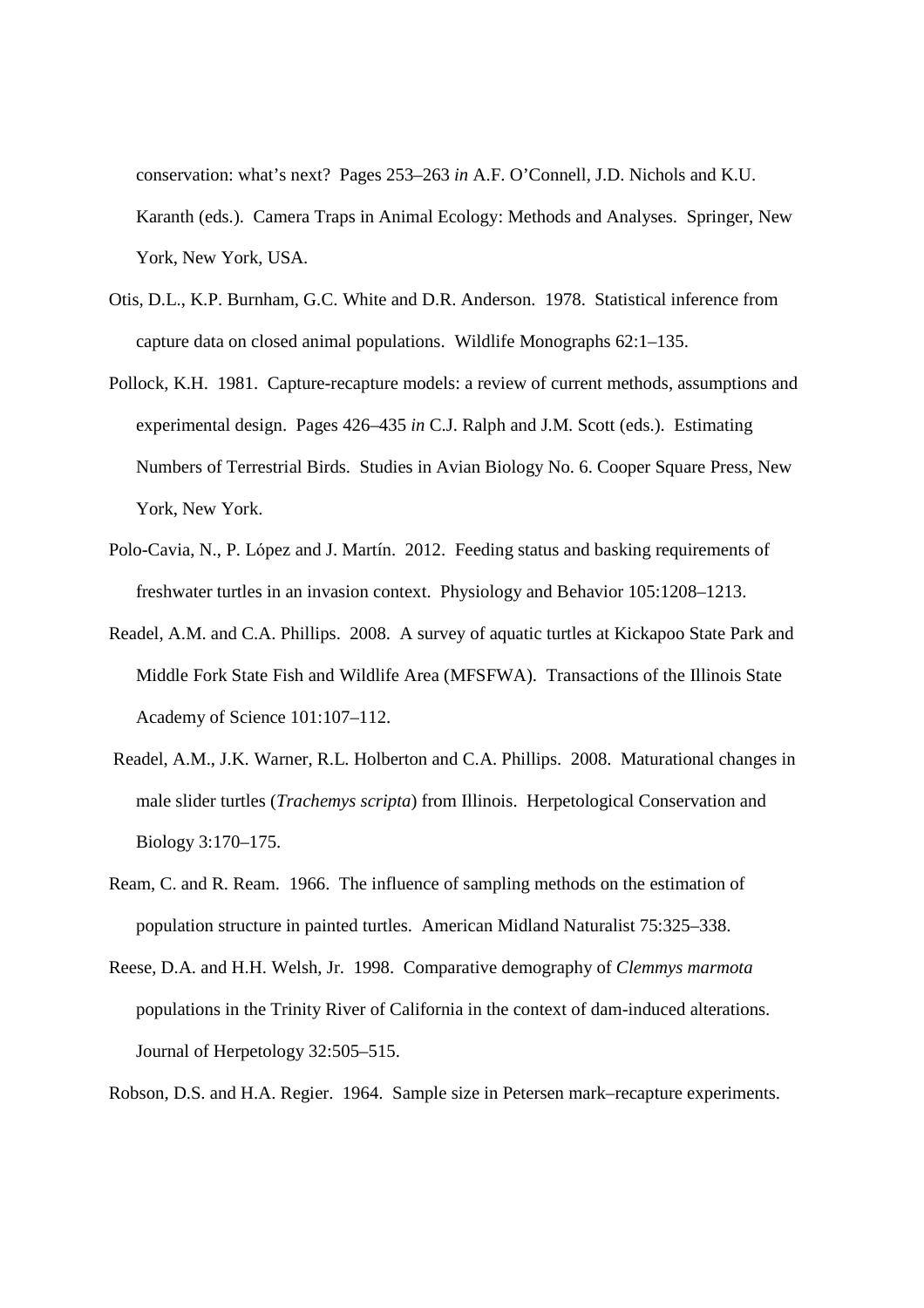Transactions of the American Fisheries Society 93:215–226.

- Rodda, G.H. 2012. Statistical properties of techniques and validation. Pages 197–203 *in* R.W. McDiarmid, M.S. Foster, C. Guyer, J.W. Gibbons and N. Chernoff (eds.). Reptile Biodiversity: Standard Methods for Inventory and Monitoring. University of California Press, Berkeley, California, USA.
- Selman, W. and C.P. Qualls. 2011. Basking ecology of the yellow-blotched sawback (*Graptemys flavimaculata*), an imperiled turtle species of the Pascagoula River system, Mississippi, United States. Chelonian Conservation and Biology 10:188–197.
- Stevick, P.T., P.J. Palsboll, T.D. Smith, M.V. Bravington and P.S. Hammond. 2001. Errors in identification using natural markings: rates, sources, and effects on capture-recapture estimates of abundance. Canadian Journal of Fisheries and Aquatic Sciences 58:1861–1870.
- Thomas, R.B., N. Vogrin and R. Altig. 1999. Sexual and seasonal differences in behavior of *Trachemys scripta* (Testudines: Emydidae). Journal of Herpetology 33:511–515.
- Tucker, J.K. and J.T. Lamer. 2008. Homing in the Red-eared Slider (*Trachemys scripta elegans*) in Illinois. Chelonian Conservation and Biology 7:145–149.
- Wax, C.L., and J.W. Pote. 1990. A derived climatology of water temperatures for the Mississippi catfish industry. Journal of the World Aquaculture Society 21:25-34.
- White, G.C. and K.P. Burnham. 1999. Program MARK: survival estimation from populations of marked animals. Bird Study 46(Supplement):120–138.
- White, G.C., D.R. Anderson, K.P. Burnham and D.L. Otis. 1982. Capture-recapture and removal methods for sampling closed populations. Los Alamos National Laboratory Publication LA-8787-NERP, Los Alamos, New Mexico, USA.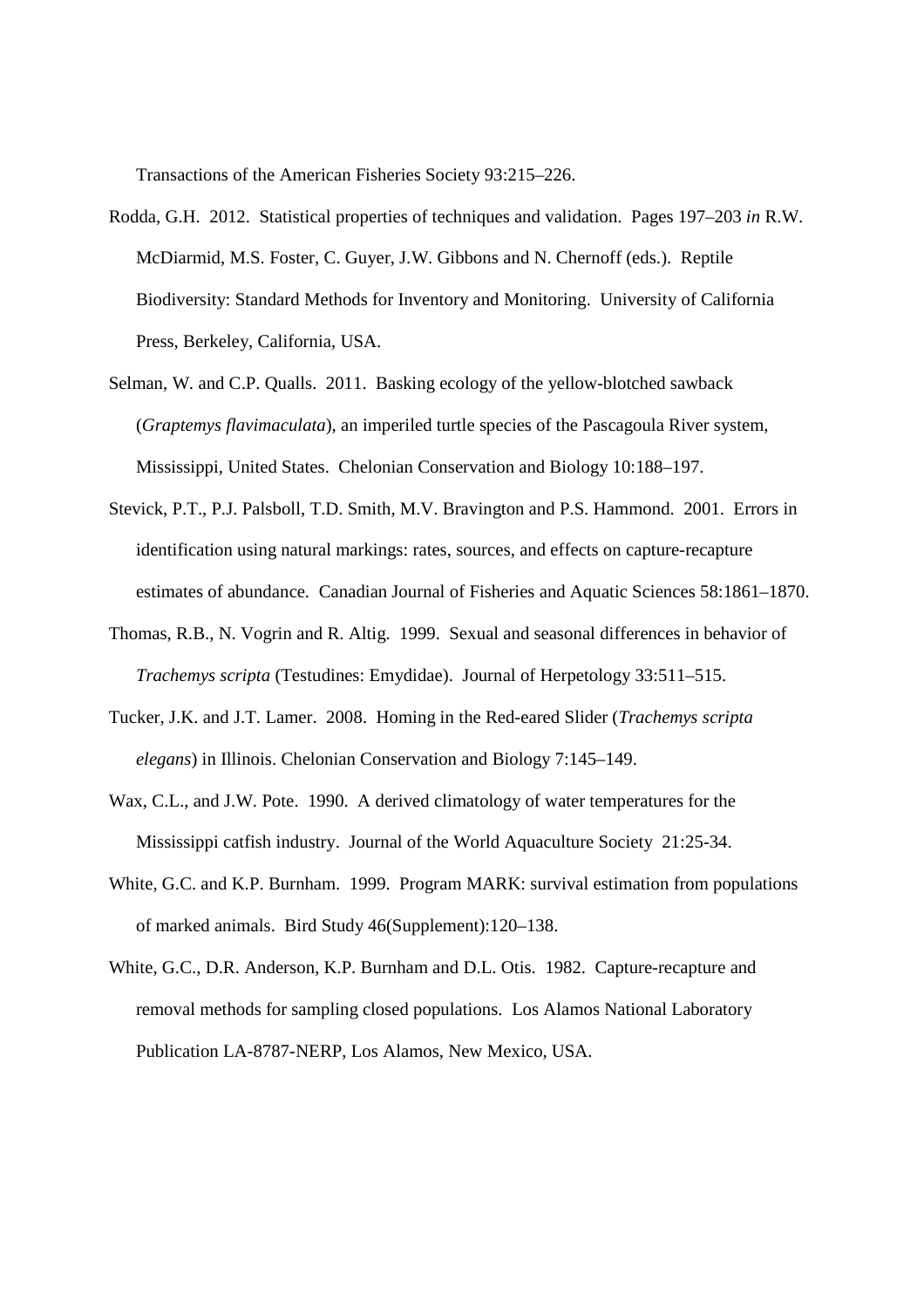| <b>Table 1.</b> Recaptures of adult <i>Trachemys scripta</i> released in a fenced enclosure near Springfield, |  |
|---------------------------------------------------------------------------------------------------------------|--|
| Illinois, USA and monitored with camera traps from 7–26 June, 2012.                                           |  |

| No. recaptures   | No. individuals |
|------------------|-----------------|
| $\boldsymbol{0}$ | $\overline{c}$  |
| $\mathbf 1$      | 3               |
| $\sqrt{2}$       | 3               |
| 3                | $\overline{4}$  |
| $\overline{4}$   | $\overline{c}$  |
| 5                | $\overline{4}$  |
| $\overline{6}$   | $\mathbf{1}$    |
| 8                | 3               |
| 9                | $\mathbf{1}$    |
| 10               | $\mathbf 1$     |
| 12               | $\mathbf{1}$    |
|                  |                 |

-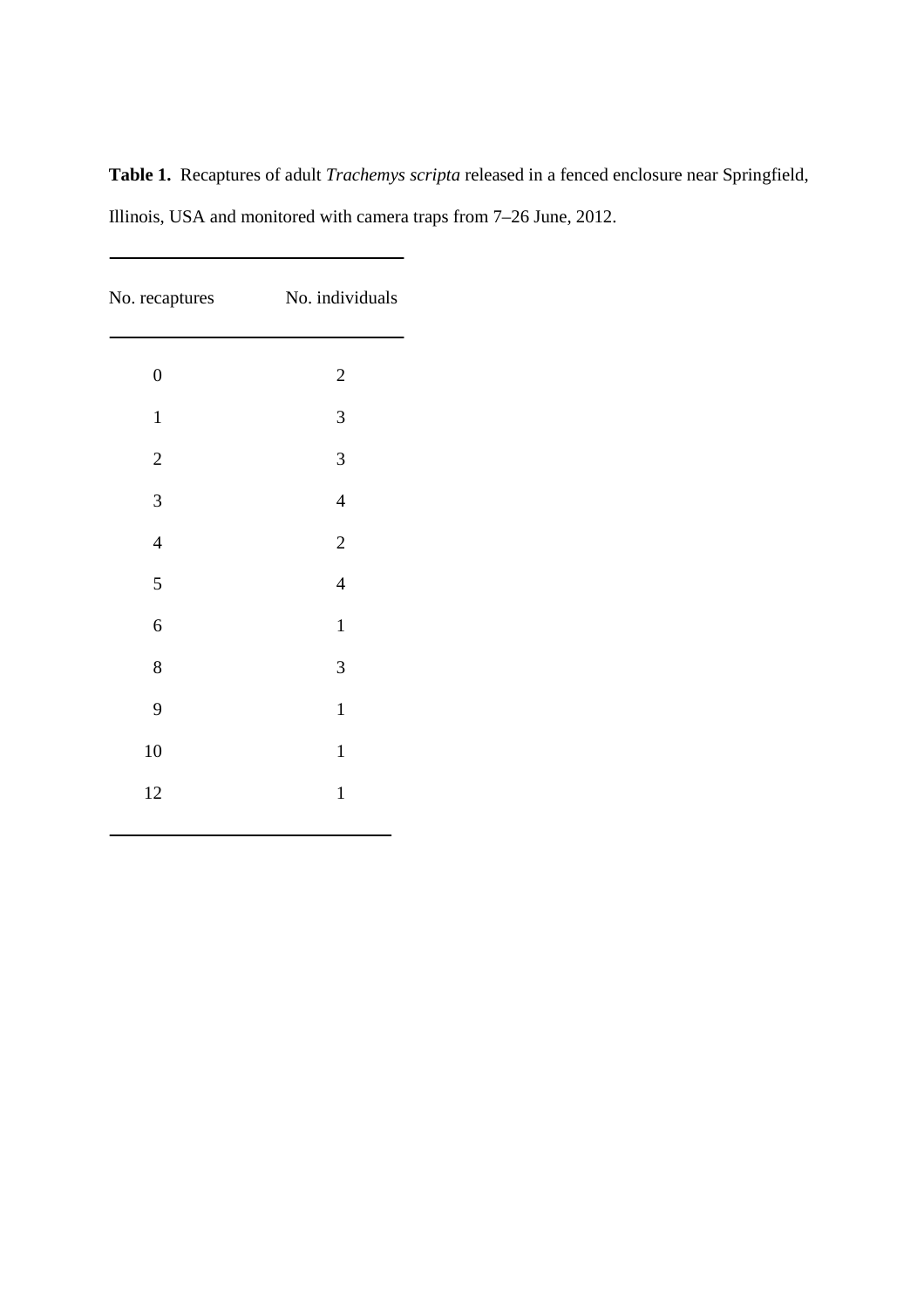**Table 2.** Results of closed-population capture-mark-recapture estimation of red-eared slider abundance from basking camera detection of marked sliders in an enclosed pond, incorporating potential effects of Day (June  $7 = Day 1$ ), maximum temperature the previous day ( $MaxT_{t-1}$ ), heterogeneous detection probability among Sliders (Hetero) and behavioral response to initial detection (Behav).

Model # Step **Model** Model *k*<sup>a</sup> AICc δ-AICc Weight  $\hat{N}$  $\hat{N}$  | %True<sup>b</sup> | LCL | UCL 1 Base Day + MaxT<sub>t-1</sub> + Hetero + Behav 7 379.24 4.61 0.041 23.2 92.8 23.0 32.8 2 Base - 1 variable Day + MaxT<sub>t-1</sub>+Hetero. 6 377.22 23.0<sup>c</sup><br>3 Base - 1 variable Day + MaxT<sub>t-1</sub> + Behav 5 387.67 13.04 < 0.001 23.3 3 Base - 1 variable Day + MaxTt-1 + Behav 5 387.67 13.04 <0.001 23.3 93.2 23.0 32.6 4 Base - 1 variable Day + Hetero + Behav 6 397.42 23.0<sup>c</sup> 5 Base - 1 variable MaxTt-1 + Hetero + Behav 6 378.45 3.82 0.061 31.7 126.8 24.5 74.9 6 Base + Interaction $Day*MaxT_{t-1}$  + Hetero + Behav 8 379.18 4.55 0.042 31.1 124.4 24.0 89.1<br>Day\*Hetero + MaxtT<sub>t-1</sub> + Behav 8 378.43 23.0° 7 Base + Interaction $\frac{\text{Day*Hetero} + \text{MaxtT}_{t-1} + \text{Behav}}{\text{Day*Behav} + \text{MaxT}_{t-1} + \text{Hetero}}$  8 378.43 23.0<sup>c</sup> 23.0<sup>c</sup>  $8$  Base + Interaction  $\frac{Day*Behav + MaxT_{t-1} + Hetero}{Day + MaxT_{t-1}*Hetero + Behav}$  8 375.73 1.10 0.236 27.9 9 Base + Interaction $\frac{\text{Day} + \text{MaxT}_{t-1} * \text{Hetero} + \text{Behav}}{\text{Day} + \text{MaxT}_{t-1} * \text{Behav} + \text{Hetero}}$  8 375.73 1.10 0.236 27.9 111.6 23.8 53.1 10 Base + Interaction $\frac{\text{Day} + \text{MaxT}_{t-1} * \text{Behav} + \text{Hetero}}{\text{Day} + \text{MaxT}_{t-1} + \text{Hetero} * \text{Behav}}$  8 381.29 6.66 0.015 23.2 92.8 23.0 34.7 <br>
8 379.13 4.50 0.043 23.4 93.6 23.0 34.6 11 Base + Interaction $\frac{\text{Day} + \text{MaxT}_{t-1} + \text{Hetero*Behav}}{\text{MaxT}_{t-1} * \text{Hetero} + \text{Behav}}$  8 379.13 4.50 0.043 23.4 93.6 23.0 34.6<br>  $\frac{\text{MaxT}_{t-1} * \text{Hetero} + \text{Behav}}{374.63}$  0 0.410 30.4 121.6 24.4 62.3  $12$  #9 - Day Max $T_{t-1}$ <sup>\*</sup>Hetero + Behav  $62.3$ 13  $\frac{13}{12 + \text{Interaction}}$  MaxT<sub>t-1</sub>\*Hetero + MaxTt-1\*Behav  $\frac{8}{376.70}$  2.07  $\frac{0.146}{0.146}$  30.4 121.6 24.4 54.5 14  $\#12 + \text{Interaction}$   $\text{MaxT}_{t-1}^*$  Hetero + Hetero\*Behav  $\{8, 383.20, 8.57, 0.006, 26.7, 106.8, 23.4.54\}$ 44.1 Model Averaged 29.2 116.8 23.0<sup>d</sup> 44.1

<sup>a</sup>Number of parameters in model

 $b$ Percentage of the true number of marked Sliders (25)

 $\sqrt{\hat{N}}$  not estimable, so this model is not considered in the candidate set

<sup>d</sup>Lower confidence limit set at the number of marked Sliders detected (lowest sensible value). The model-averaged LCL value provided by  $MARK = 14.3$ .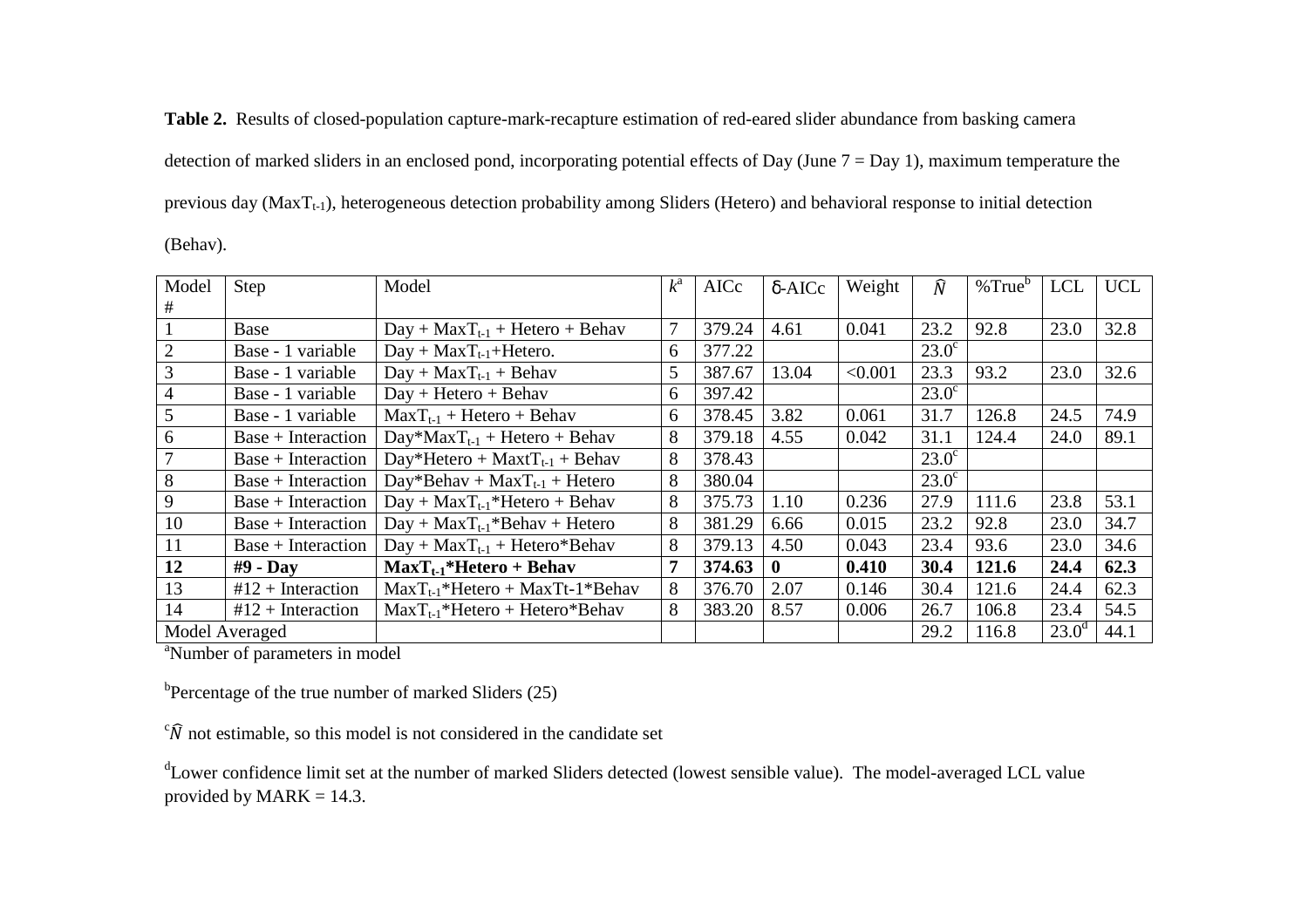**Figure 1.** Marked *Trachemys scripta* recaptured by a camera trap during a pilot study of a closed population near Springfield, Illinois, USA.

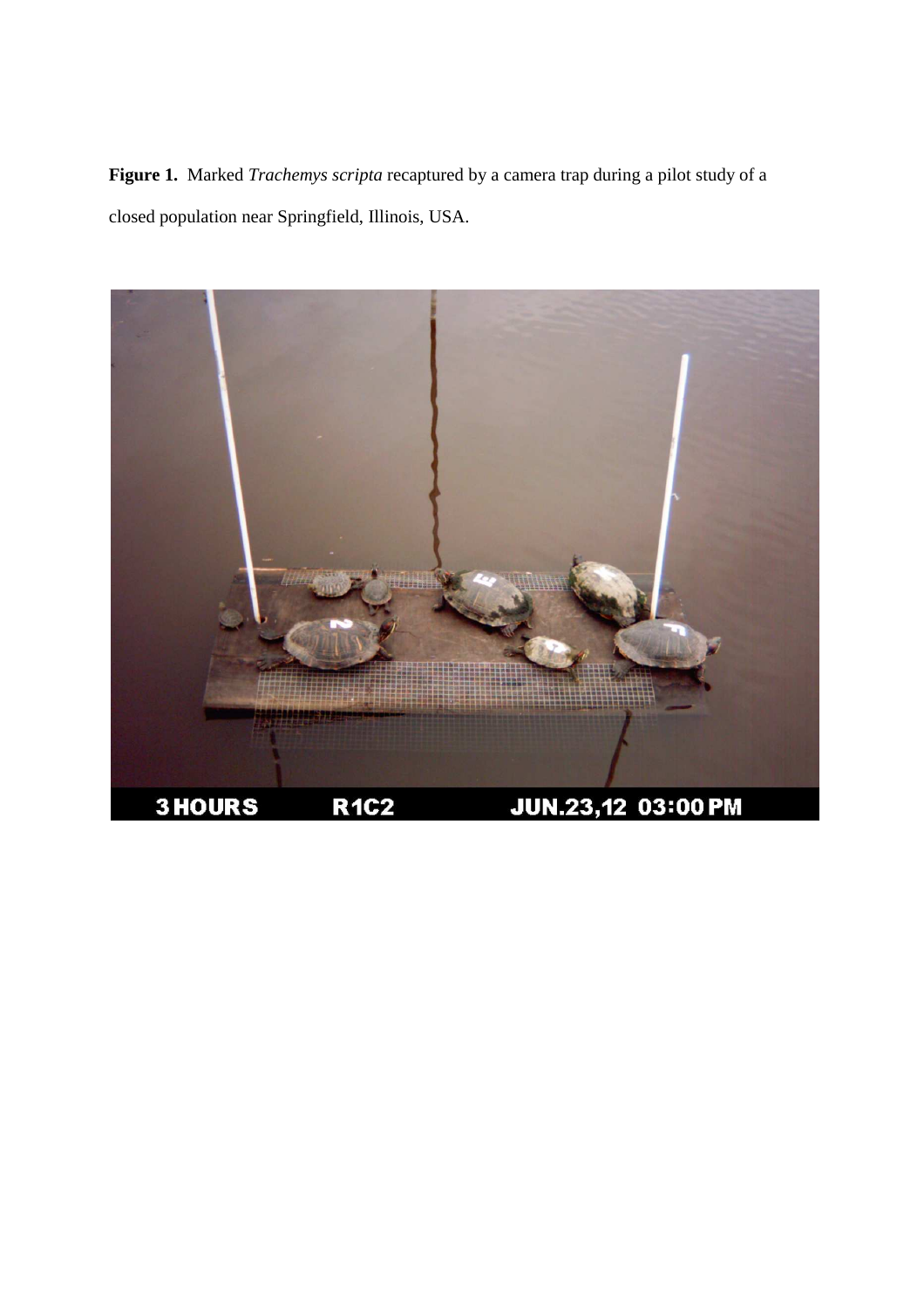**Figure 2.** Relationship between daily detection probability (proportion of marked Sliders detected) as a function of (A) the maximum air temperature the previous day and (B) the day of the study.